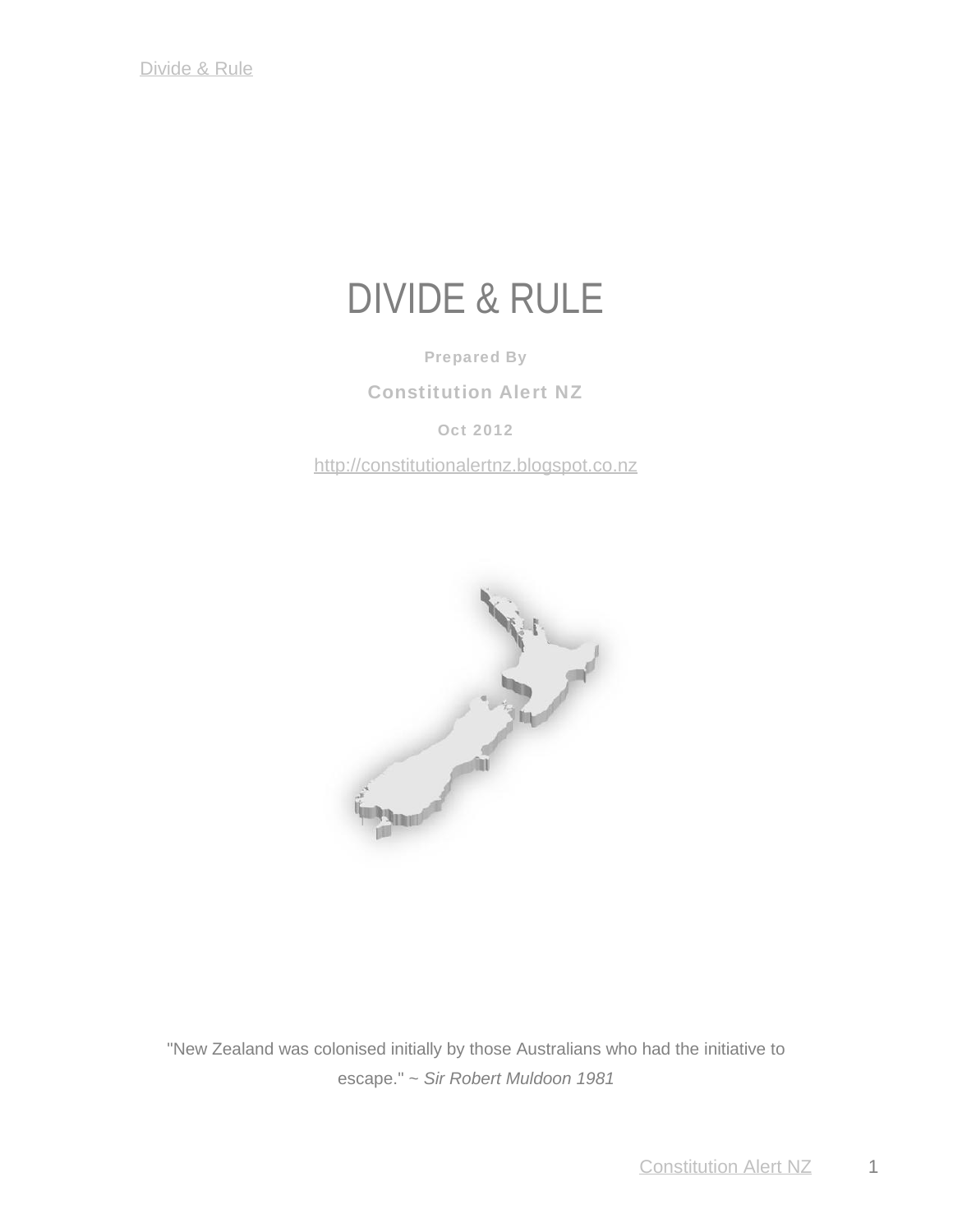# **INDEX**

| 1              | The New Zealand Constitution                                    | p.3  |
|----------------|-----------------------------------------------------------------|------|
| $\overline{2}$ | NZ Govt approval & Bolivia S. America                           | p.4  |
| 3              | Environment Rights above Rights of Man                          | p.5  |
| 4              | UN Declaration on the rights of indigenous peoples              | p.8  |
| 5              | NZ's Founding Documents & Geoffrey Palmer                       | p.9  |
| 6              | <b>Geoffrey Palmer</b>                                          | p.12 |
| 7              | <b>Constitution Advisory Panel Members</b>                      | p.13 |
| 8              | <b>Globalists &amp; Activists</b>                               | p.16 |
| 9              | The Rockerfeller Foundation                                     | p.20 |
| 10             | George Soros                                                    | p.21 |
| 11             | Non Governmental Organisations NGOs                             | p.23 |
| 12             | The McGuinness Institute                                        | p.25 |
| 13             | UNDESA - Sha Zukang                                             | p.26 |
| 14             | The UN Agenda 21                                                | p.27 |
| 15             | <b>ICLEI</b>                                                    | p.29 |
| 16             | <b>Sustainable Development</b>                                  | p.30 |
| 17             | The UN Agenda 21 Plan                                           | p.31 |
| 18             | Other Global Agenda TPP                                         | p.32 |
| 19             | Other Global Agenda ACTA                                        | p.34 |
| 20             | Globalists & Elite Billionaires & Republic                      | p.35 |
| 21             | Radical, Marxist, Activists, Revisionists & Corrupt Politicians | p.36 |
| 22             | We do not need a Constitution Review                            | p.37 |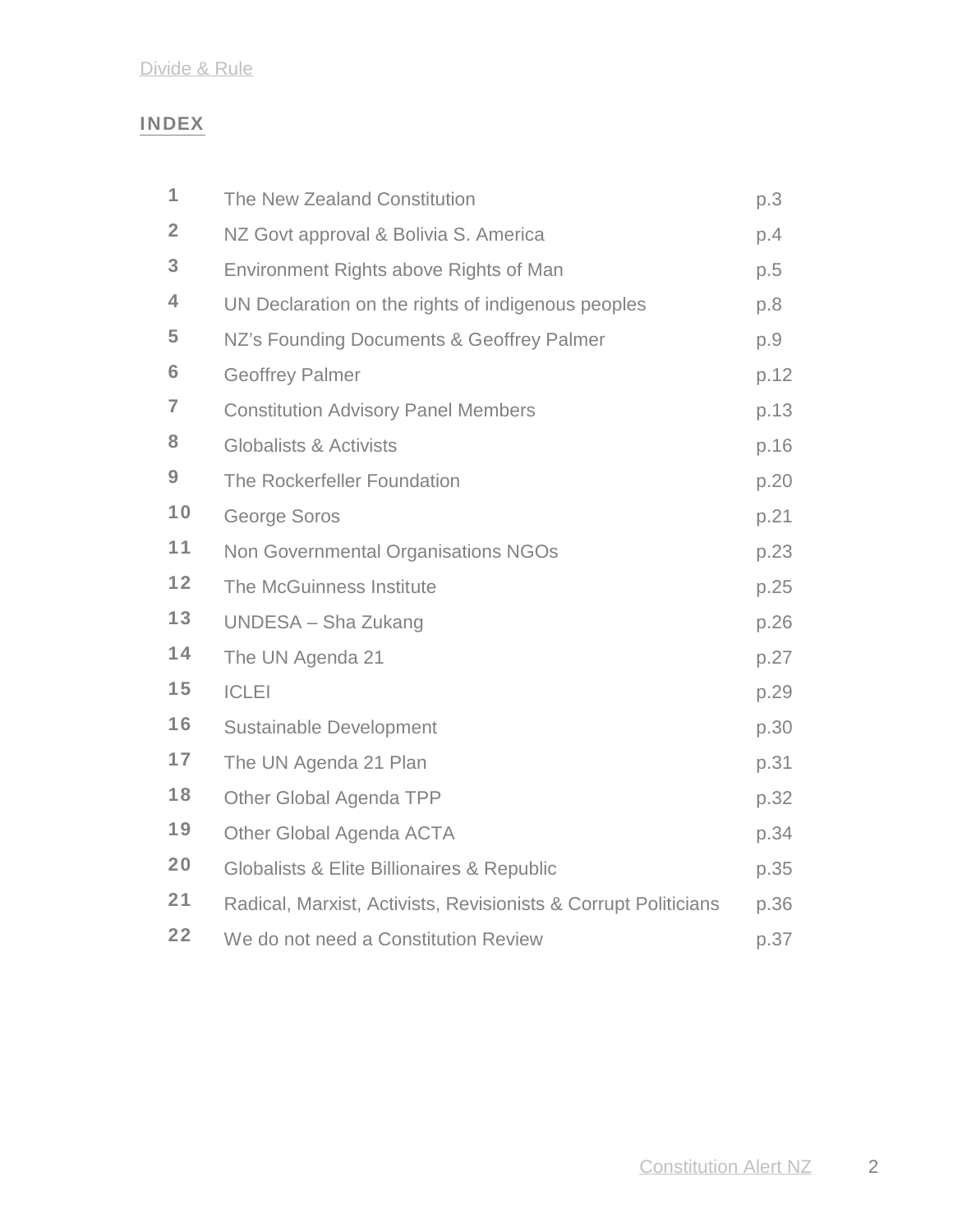# The New Zealand Constitution

The Realm of New Zealand also comprises of Tokelau, the Ross Dependency, Cook Islands and Niue & has an existing Constitution though it is not contained within one document. Some of the Acts that make up NZ's Constitution are:

- Constitution Act 1986
- Judicature Act 1908;
- Treaty of Waitangi Act 1975;
- Human Rights Act 1993;
- Bill of Rights Act 1990
- Magna Carta 1297

For the purpose of Governing & Protecting our way of Life, our Property rights & our Human Rights

Most Laws were adopted from the Statute of Westminster in 1947 when NZ gained independence from Britain

The Government has set up the "Constitutional Advisory Panel" a panel of 12 people who are to represent the population of NZ to discuss a new Constitution However this panel represents less than 15% of NZ'ers and appears to have a mainly Pro-Maori, Marxist, Republic & Revisionist agenda

The final recommendations of this review are to be made known in 2013, after consultation with the community

Prime Minister John Key who believes it is inevitable NZ will become a Republic stated on the 20 April 2010

"*We have a strong legal basis and constitutional framework"*

So why would he now want to change it?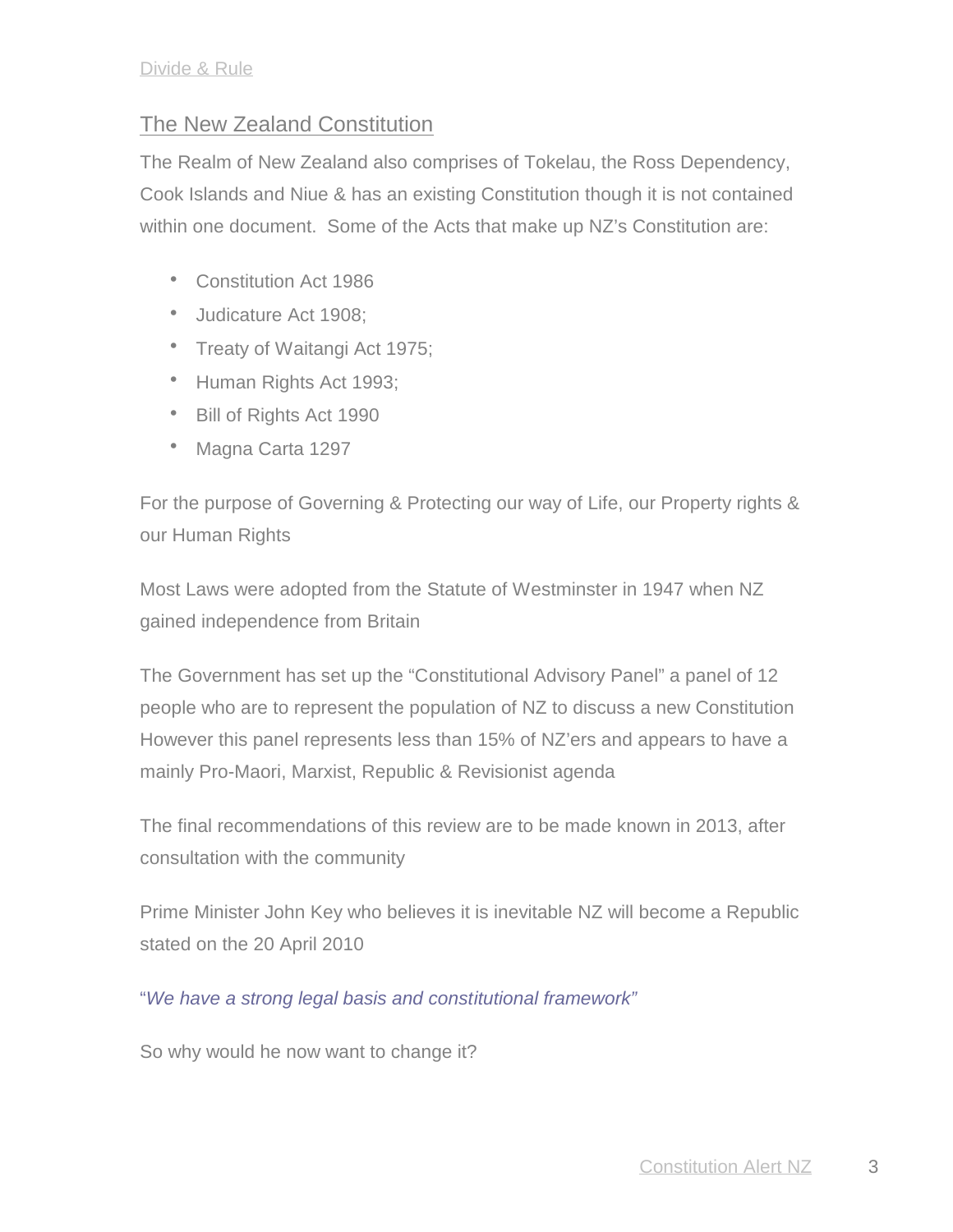# NZ Government approval & Bolivia, South America

John Key has now approved a review, Co-leading this Review are Bill English and Dr Pita Sharples of the racist Maori Party

The National Party has a Relationship Accord and Confidence & Supply Agreement with the Maori party. Which has led John Key to approve this Constitutional review

We are very used to PM John Key saying one thing and doing another by now

In 2008 Inspiration came to the activist Maori from the Republic of Bolivia who had just reviewed their Constitution allowing the indigenous people to take back more power in their government

In 2008 Bolivia had made the most:

## *'Far reaching and Radical constitution in the world'*

Second only to the South African Constitution of 2002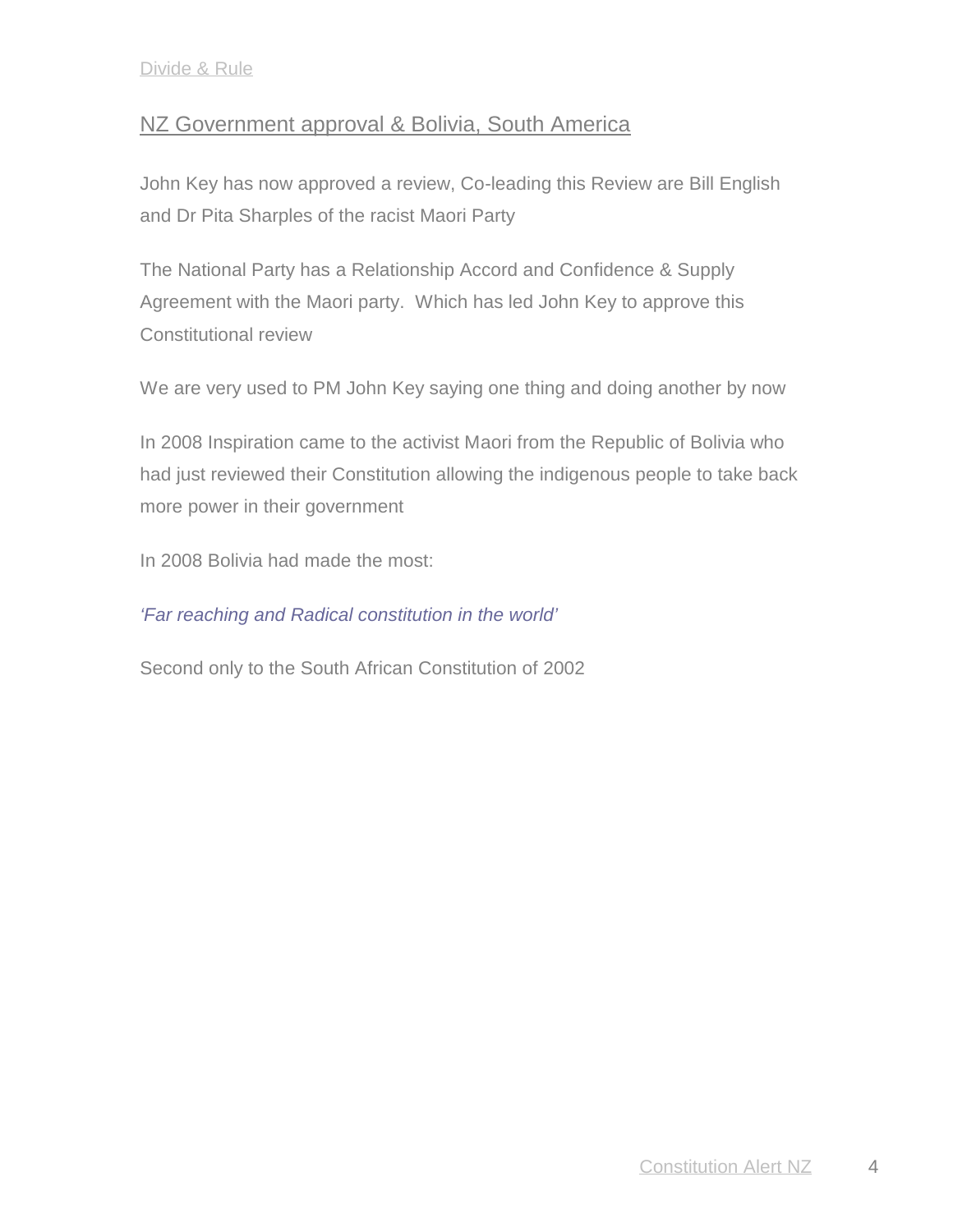## Environment Rights above the Rights of Man

This Radical Bolivian Constitution proposed for adoption by NZ includes:

- Limits on how much you can earn
- How much land you can own.
- Distinct indigenous legal system taking into account uses, customs of land

There are now 36 'distinct nations' in Bolivia

Creation of the Native community lands have been a major goal of Bolivian indigenous movements

All property must pass a test be it a car or a house, by asking the question:

Does it serve a 'social function'? If Not, it is not considered 'legal' property and can be taken off you.

Dr. Pita Sharples has stated the Constitutional Advisory Panel will be discussing Republicanism even though it is not 'Formally' stated

The Constitutional Advisory Panel handbook covers an array of topics to be discussed including The Bill of Rights entrenchment of Property Rights and as a sub –topic Environmental Rights which involves the UN Agenda 21

Involving Redistribution of resources to Maori as a Nation within a nation.

The Bolivian constitution includes recognition of a 'mother earth deity' 'pachamama' where the earth/ environment has rights as that of a person.

This makes for huge implications by law for protection of private property. Environmental Protection vs Property Rights as we have already seen with the Resource Management Act 1991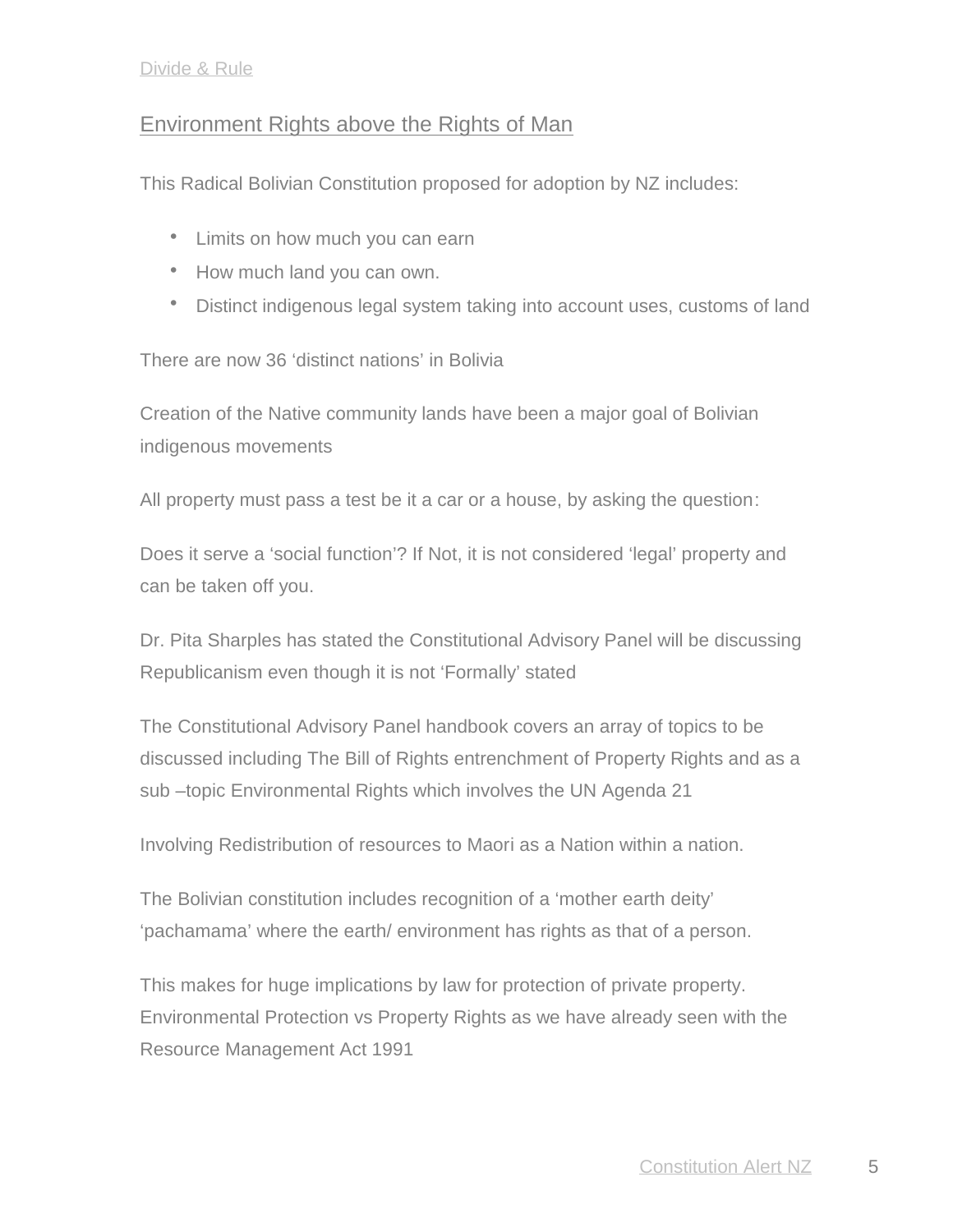## Helen Clark states:

# "*There are many international treaties and conventions which have enshrined the rights of people to pursue all three pillars of sustainable development…"*

What Helen Clark is referring to as "Treaties and Conventions" include the Agenda 21 and Millenium Development Goals Programme.

By adopting these declarations into existing law, as NZ has already done in most major policy areas, they begin to have effect at a national level. You may think you are dealing with the Resource Management Act, what you are really dealing with is Agenda 21 with the UN force behind it… The real trophy they are playing for is control of your life

Quote From the NZ Ministry for the Environment website:

*"Agenda 21 is a plan for use by governments, local authorities and individuals to implement the principle of "Sustainable development" contained in the Rio Declaration. …adopted by about 180 countries…*

*…NZ's legislation is largely in accord with the themes of Agenda 21 (for example the Resource Management Act 1991 and Local Government Act 2002)*

*The 2002 World Summit on Sustainable Development agreed on the Johannesburg Plan of Implementation Under the UN DESA (UN Dept Economic & Social Affairs)"*

The UN recognizes the Earth as a 'living entity that humans have sought to dominate and exploit' Bolivia enacted the law of the rights of mother earth in January 2012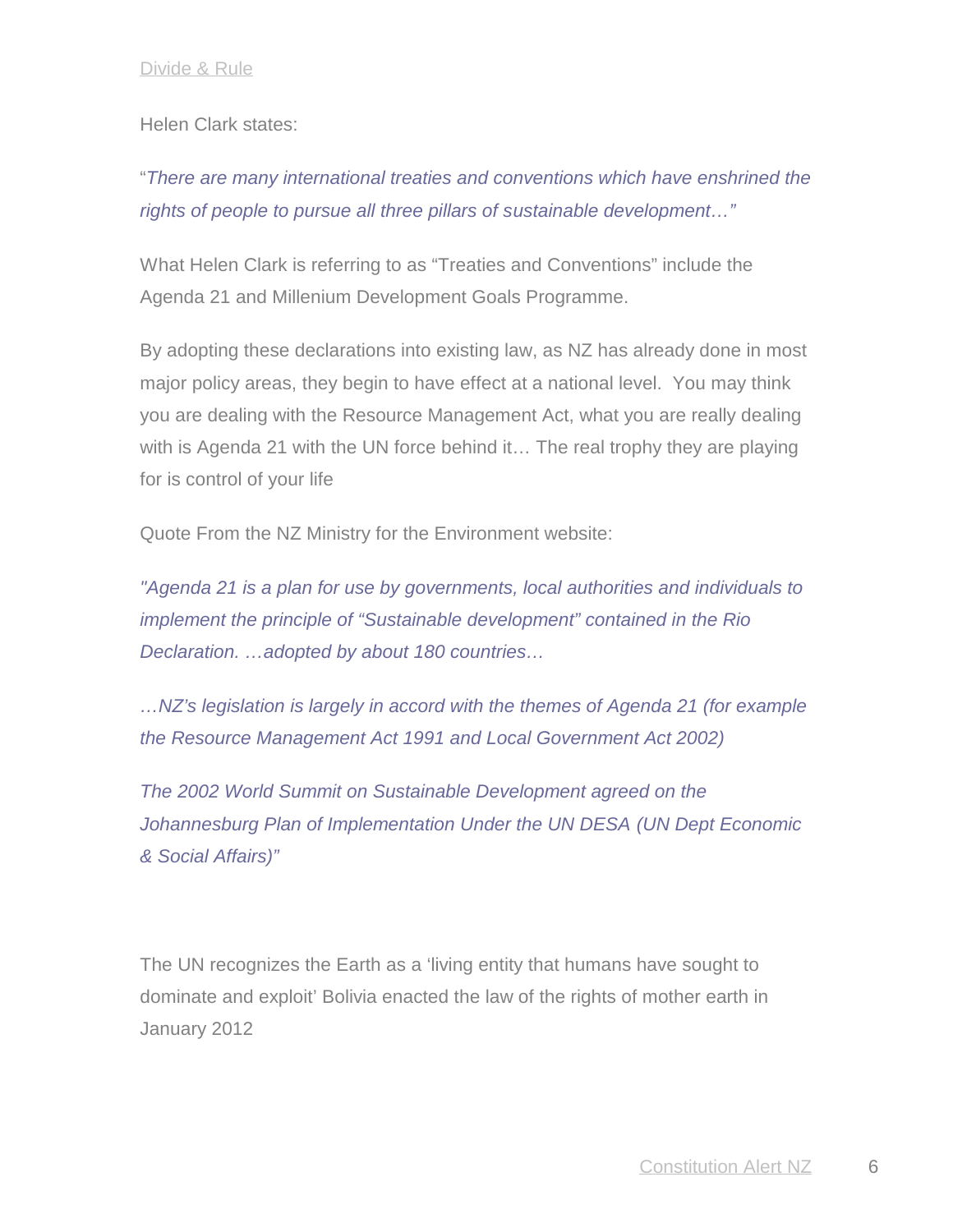NZ's Wanganui River has been given this same 'living entity' status, the agreement was signed between Whanganui Iwi Brendan Puketapu of the Whanganui Maori Trust and the Crown, Chris Finlayson on 30 August 2012

Opening up possibilities for claims under a potential international court for the **Environment** 

"Environmental regulation imposes a cost on landowners,

Environmental controls that affect both the use and exchange of a land owners property

Such controls must be weighed against the need to protect property rights"

*"Private Property and Freedom are Inseparable"* – George Washington

*~~~~~~~~~~~~~~~~~~~~~~~~~~~~~~~~~~~~~~~~~~~~~~~~~~~~*

~~~~~~~~~~~~~~~~~~~~~~~~~~~~~~~~~~~~~~~~~~~~~~~~~~~~~~~~~~~~~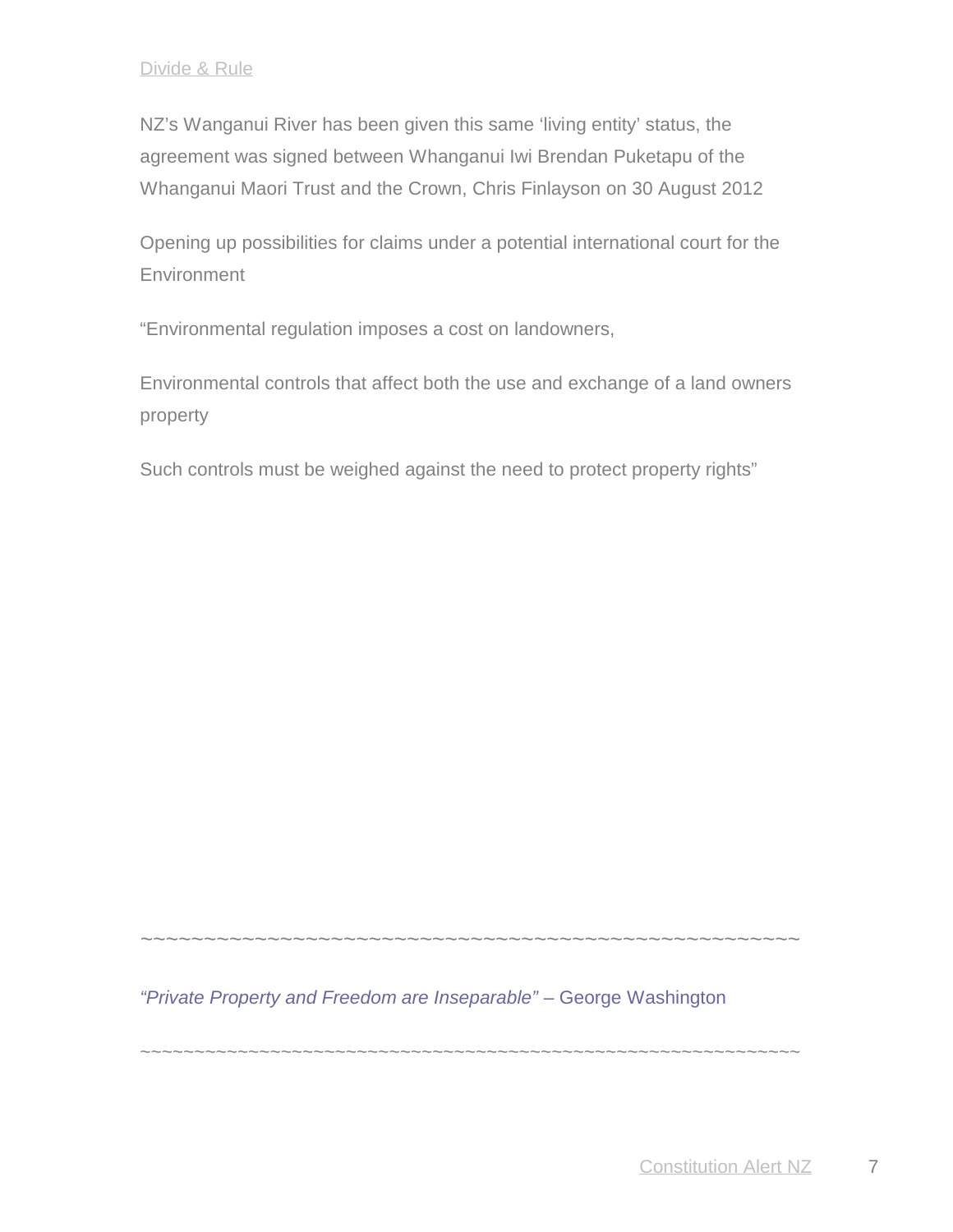# United Nations Declaration on indigenous rights (UNDRIP)

Activist Moana Jackson wrote the Draft for the (UNDRIP):

## **"United Nations Declaration on the Rights of Indigenous Peoples"**

Then with a backroom deal with PM John Key's blessing Dr Pita Sharples flew to the UN and Signed the Declaration to ensure Maori were given the status of 'Indigenous' people of NZ

The signing into International law had to take place before any discussion on a new constitution, as Maori activists needed special status as Indigenous people so they could implement the Bolivian style indigenous constitution into NZ law

Maori are significantly of mixed ethnicities today through inter-marriage & the problem is they are not indigenous. There is no forensic evidence that Maori are Indigenous to NZ, there is however significant evidence of early civilization existing prior to the Maori arriving in NZ

The Government cannot legally quantify a definition for Indigenous people & There is no Blood quantum measurement, which essentially means there is no pure indigenous race, and that anyone could effectively claim to be Maori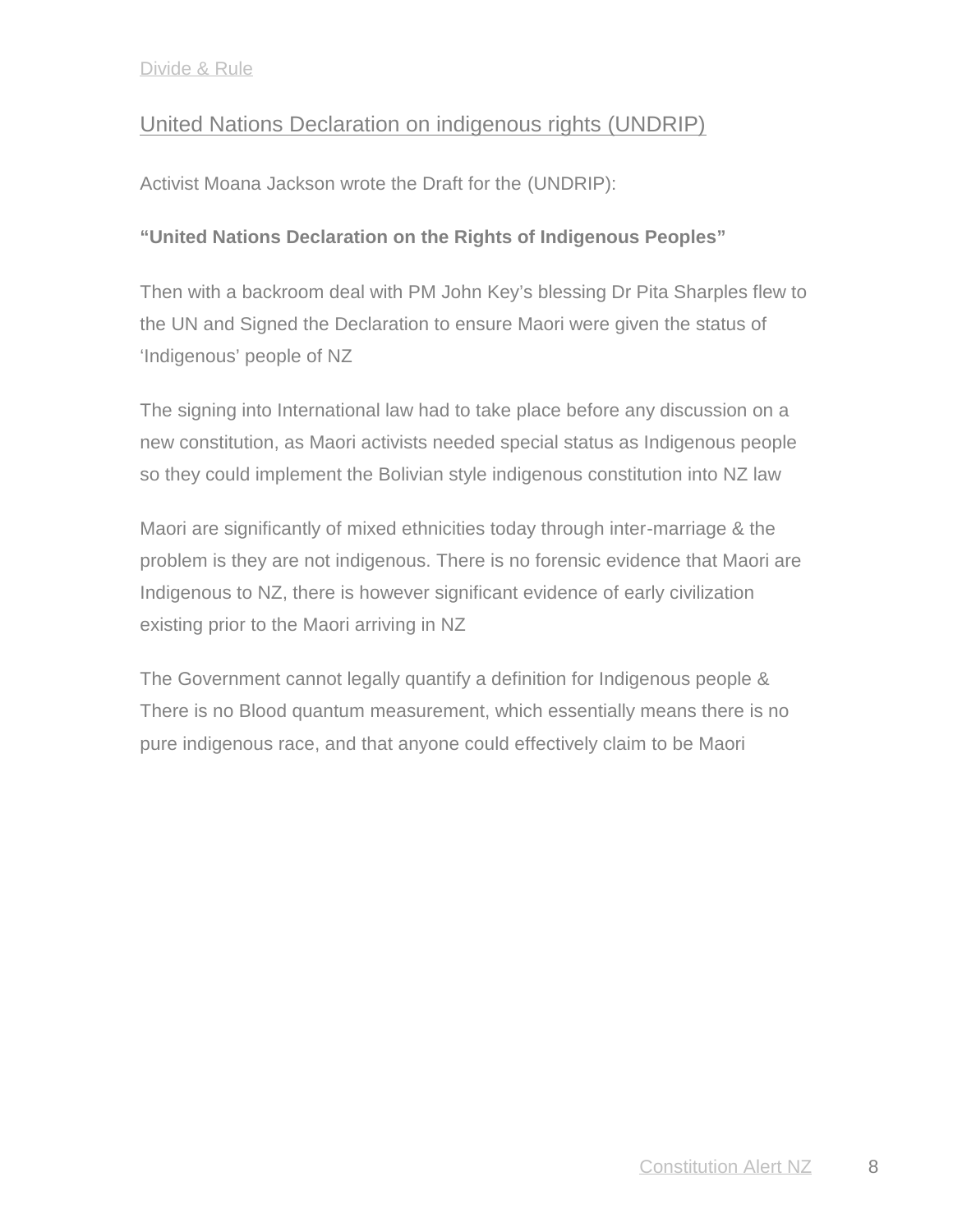# NZ's Founding Documents & Geoffrey Palmer

The Treaty of Waitangi was signed 6 Feb 1840

Through the Treaty of Waitangi Act 1975 our Founding Treaty was overturned and replaced with new interpretations and meanings. The Waitangi Tribunal uses an old draft letter dated  $3<sup>rd</sup>$  Feb 1840 & the Principles to determine Maori Claims it does not use the Treaty of Waitangi.

The Lawyers, Maori Academics and Activists are looking to entrench this false Treaty into our Constitution to take away the rights to our way of life, property rights for more than 85% of the population putting control into a very small proportion of the population

The Secretariat of the Constitutional Advisory Panel, also stated:

## "Any conversation about the Treaty must fully involve M ori, as Treaty partners".

However there is **No** *'Partnership'* between Maori and the Crown in the Treaty of Waitangi & There are **No** *'Principles'* in the Treaty of Waitangi.

The Principles were created by Geoffrey Palmer to give favour to Labour MP & Lawyer Richard Prebble and have never been part of the Treaty.

Both the Principles & Partnership have been made up to suit the Treaty Gravy Train and they are now trying to entrench this into Law through the new constitution

Geoffrey Palmer was responsible for considerable reforms of NZs legal and Constitutional framework. He initiated the Resource Management Act law reform that eventually led to the creation of the RMA 1991. Mai Chen is a prominent Constitutional Lawyer & Partner in the law firm Chen Palmer alongside Geoffrey Palmer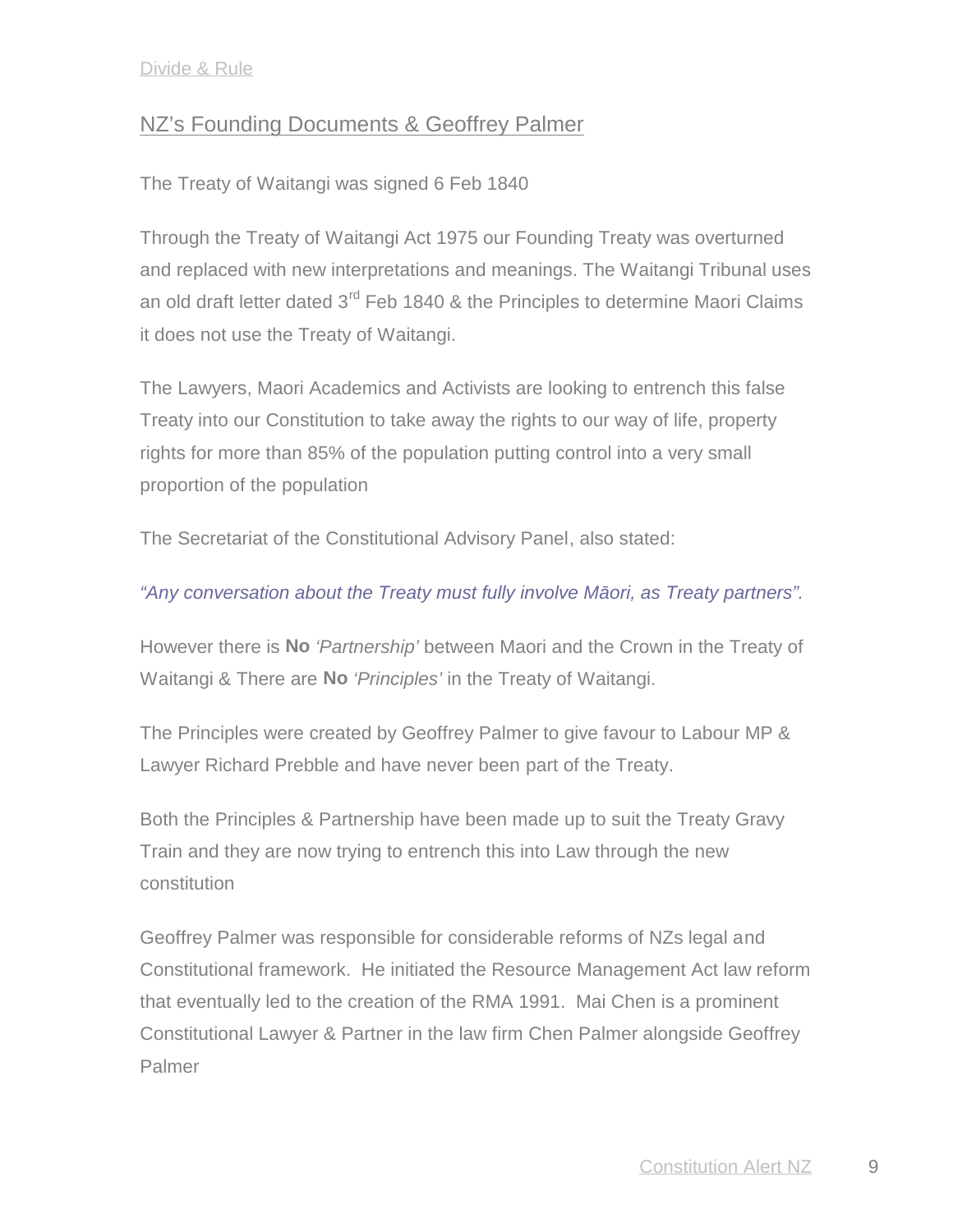Geoffrey Palmers Son Matthew Palmer also of Victoria University wrote a book in 2008 titled "*The Treaty of Waitangi in New Zealand's Law and Constitution"* in which he proposes formerly incorporating the Treaty of Waitangi into the law and establishing a Treaty of Waitangi Court.

NZ's Treaty of Waitangi that was signed by 540 Maori Chiefs in 1840 states Equality for all New Zealanders under the same laws, rights and justice and needs to be re-instated

The True interpretation of the Treaty of Waitangi is within the Final English Draft / also known as the 'Littlewood' document or treaty dated  $4<sup>th</sup>$  Feb 1840

These documents need to be re-established. We need to be one people as the Treaty of Waitangi was intended *"He Iwi Tahi Tatou" – We Are All One People*

The Treaty guarantees for all the people of NZ equality and has no references to Forestry or fisheries

To date these Maori claims have secured around \$37Billion to less than 15% of the population, as well as costs from Lawyers, Researchers, Waitangi Tribunal to the NZ taxpayer.

The Constitutional Review panel has an agenda to foist Marxist ideologies and radical Globalist laws on to the people of NZ

They are Looking to entrench of a false treaty into law when our true one exists

Through this constitution review discussion the panel is looking at the potential entrenchment on:

- Property rights the environment and UN Agenda 21
- Maori rights being entrenched as indigenous, special rights above all other New Zealanders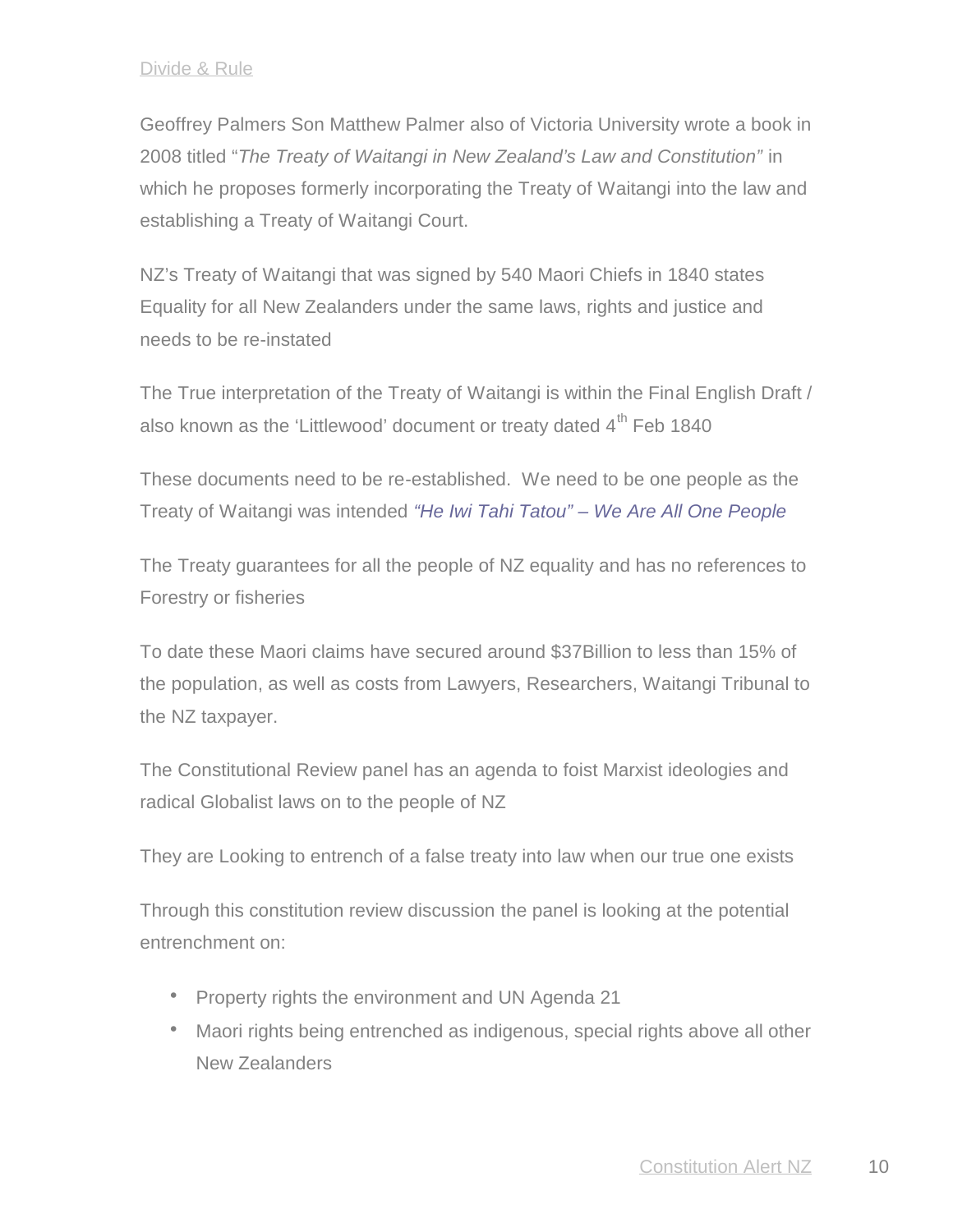Our national sovereignty is being challenged with a Bolivian styled socialist re distribution of wealth

These Globalists, Academic, Marxists, Activists and revisionists are trying to test our hearts, with their top down enforcement of lies & theft

~~~~~~~~~~~~~~~~~~~~~~~~~~~~~~~~~~~~~~~~~~~~~~~~~~~~~~~~~~~~~

*"Once again a majority of this court has proved that if enough people get together and act in concert, they can take something and not pay for it…*

*…But theft is still theft. Theft is theft even when the government approves of the thievery….*

*…Turning a democracy into a kleptocracy does not enhance the stature of the thieves; it only diminishes the legitimacy of the government"*

~~~~~~~~~~~~~~~~~~~~~~~~~~~~~~~~~~~~~~~~~~~~~~~~~~~~~~~~~~~~~

– Justice Janice Brown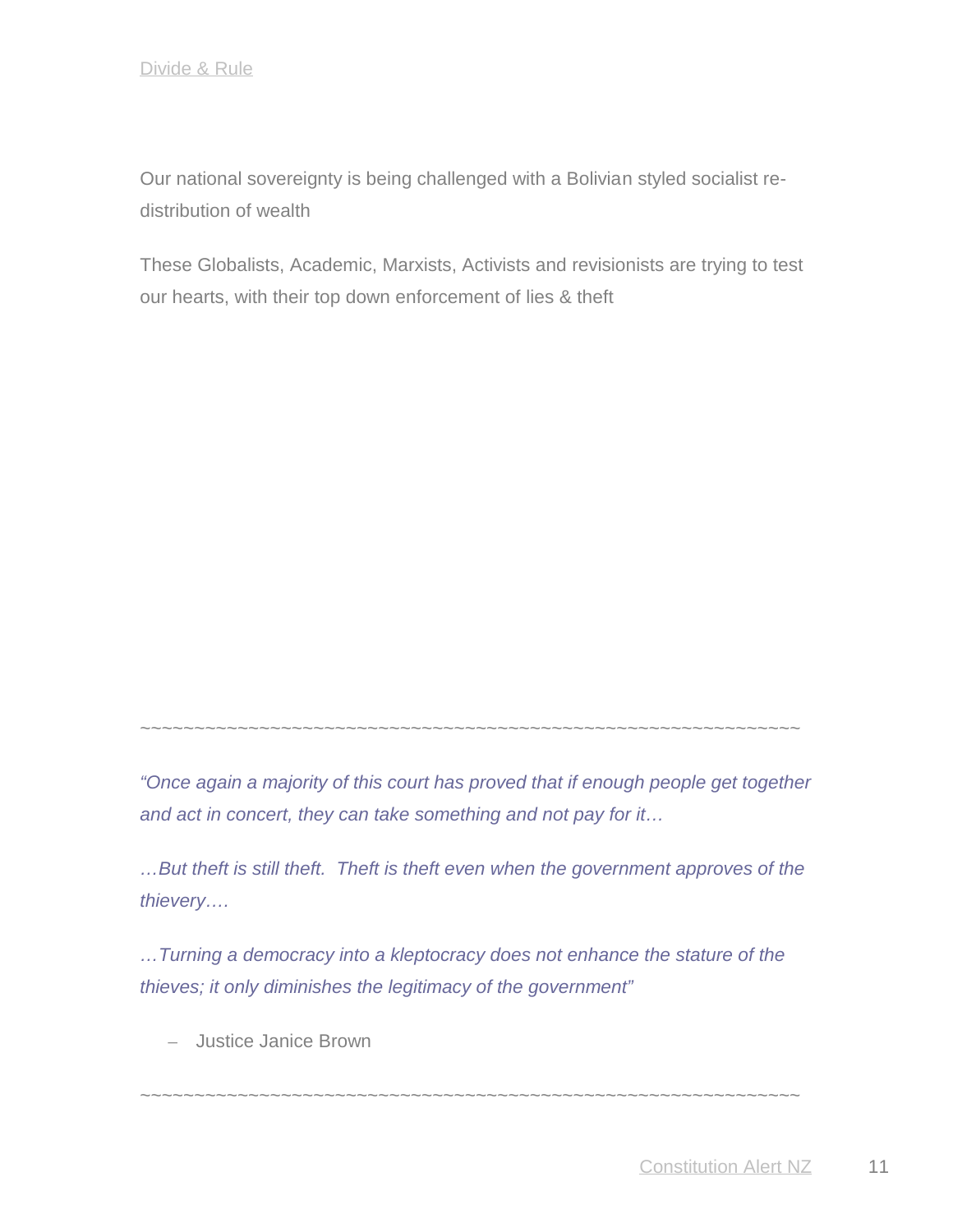# Geoffrey Palmer

Geoffrey Palmer – Is the Man who created the fabricated 'Principles' of the Treaty of Waitangi. They were incorporated into the State Owned Enterprises Act 1986. There is no definition for these principles and they should never have been incorporated into the law, these Principles and Partnership allow the Treaty Gravy Train, Lawyers and Waitangi Tribunal to create a new meaning for NZ's Treaty of Waitangi and should be removed

He was President of the NZ Law Commission involved with reviews and reforms of NZ Laws right up until 2010.

He has been on the International Court of Justice and a member of the Privy Council.

Geoffrey Palmer is responsible for considerable reforms of NZ's legal and Constitutional framework, reforming the Constitution Act 1986, NZ Bill of Rights, Imperial Laws Application Act, State Sector Act RMA – Resource Management Act. He held the Environmental Portfolio as Prime minister, he initiated the RMA law reform. Geoffrey Palmer runs a Law firm Chen Palmer, with partner Mai Chen is involved in Constitutional Law. Sir Geoffrey Palmer said:

*"a transition to a republic was inevitable, the question is when and a lot of work is required to be done before that happens – legal and constitutional work – and that hasn't been done"…"A referendum would probably be the best avenue".*

In August 2010 Palmer headed a UN Inquiry panel regarding Israel. His Son Matthew Palmer who wrote the book on NZ Constitution proposing formally incorporating the Treaty of Waitangi into the law and establishing a Treaty of Waitangi Court.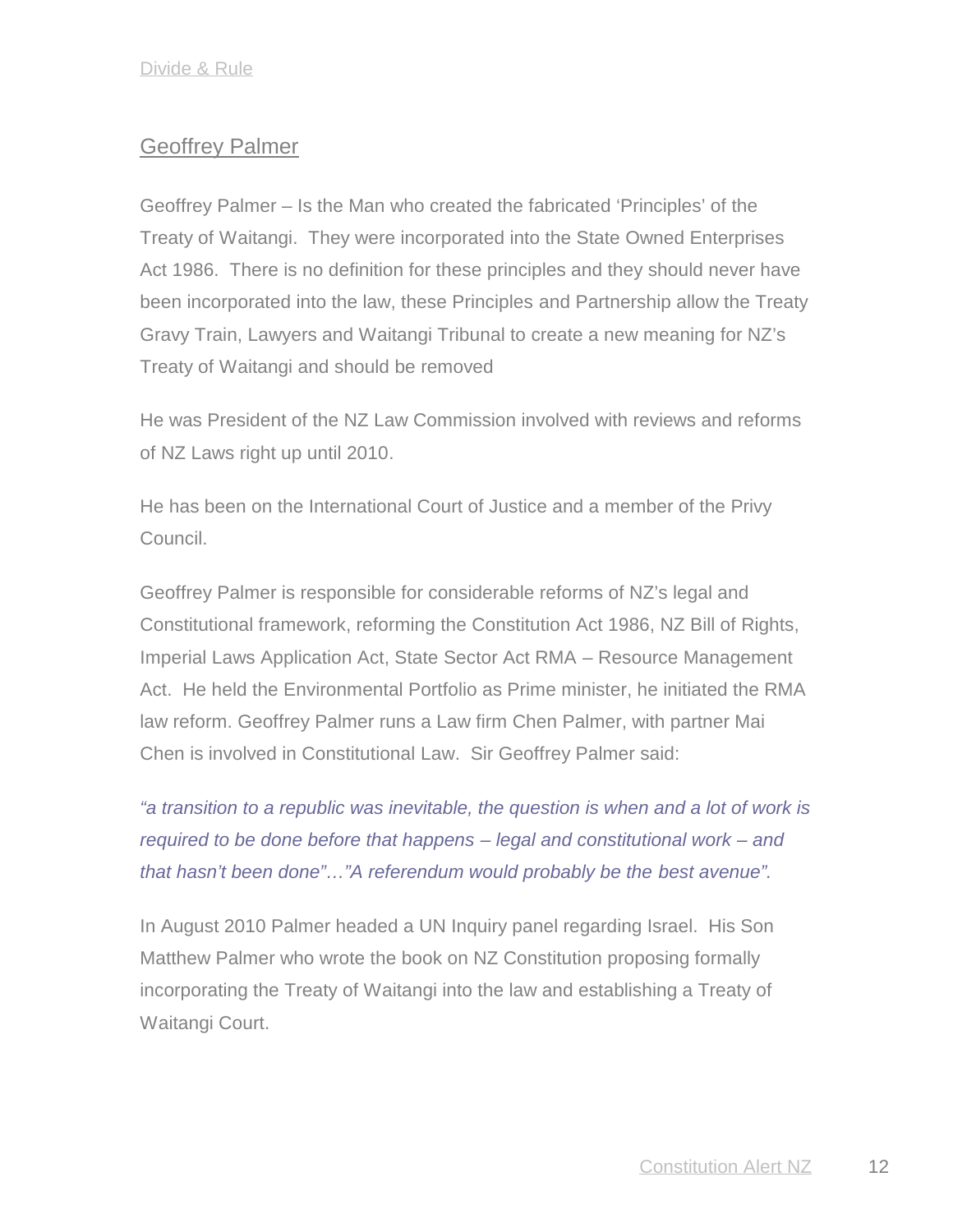# Constitution Advisory Panel Members

#### Bernice Mene

• Netballer, of Samoan descent, TV Presenter, NZ Order of Merit, Teacher of Language, went to Victoria University

## Prof John Burrows QC

• Law Commissioner, Barrister of the High Court, written leading text of Statute law in NZ

## Bill English

 Former leader of the National Party and Minister of Commerce, Owns property in Southland, His wife Mary is Catholic and a Doctor

## Dr Pita Sharples

 Maori Party Co-Leader with Tariana Turia. A Teacher / Anthropologist, of Maori and British descent born in the Hawkes Bay. Minister for Maori Affairs. He says the Constitution Review panel will discuss a NZ Republic

#### Deborah Coddington

 Magazine Journalist, is for NZ being a republic and for a flag change, Metro North & South Magazine, member of the Libertarianz party till 1999, ACT party 2002, Herald on Sunday writer

#### Leonie Pihama

 Maori Scholar, Senior Maori researcher at Auckland University, Film and Media Production, Director on Maori TV Board, Mother of 6, related to Amomai Pihama also of Maori TV. Wrote the book "Colonisation is an act of Genocide" in Feb 2012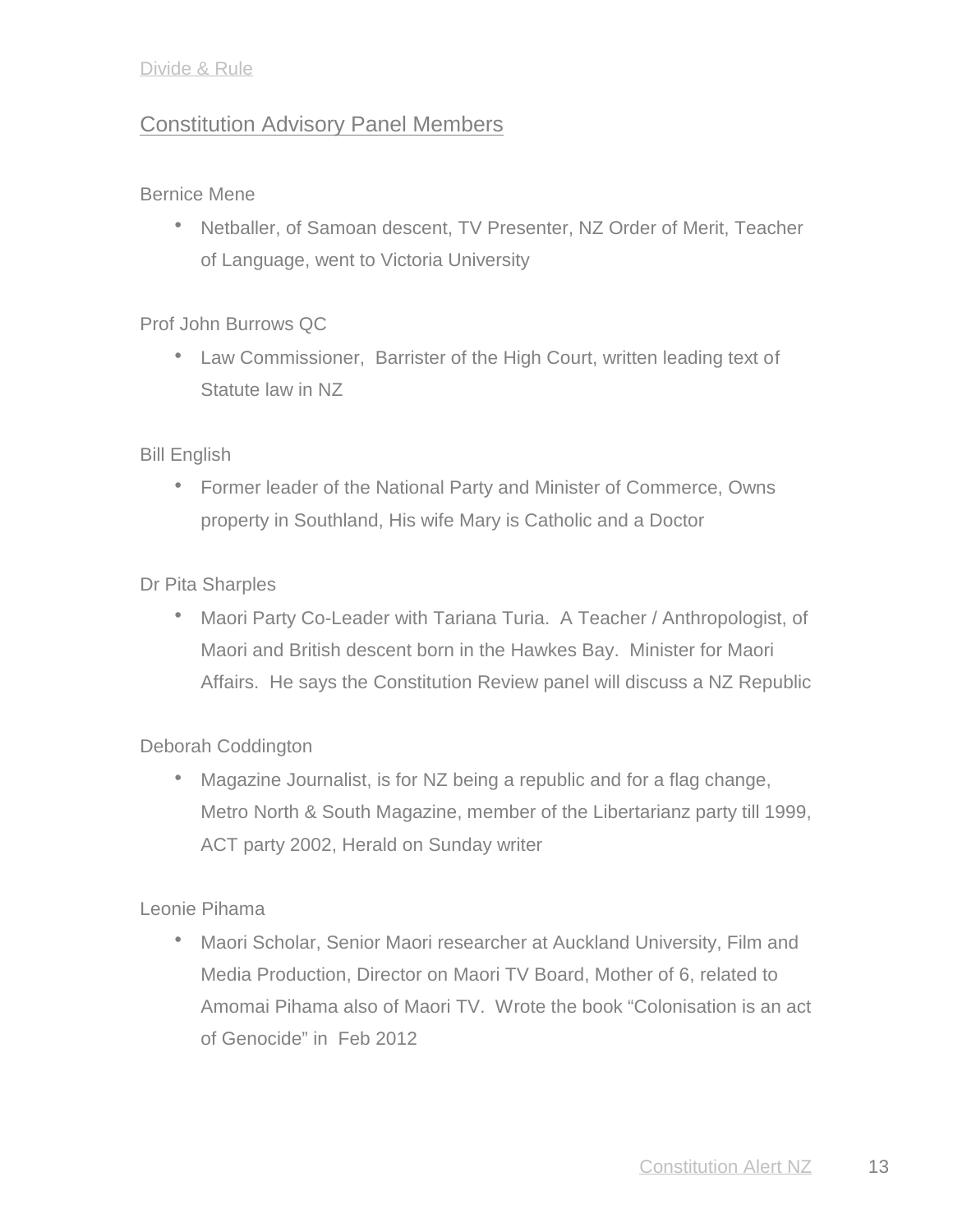#### Michael Cullen

 Chairman of NZ post since 2009, his wife is Irish Catholic, He is the Principle treaty claims negotiator for Tuwharetoa Iwi , was Deputy prime minister till 2008, Attorney General and minister in charge of Treaty negotiations, was a lecturer at Otago university, NZ order of merit, Says it is inevitable NZ will be a republic. He says NZ should move towards a republic once the Queens reign ends.

#### Peter Tennent

 Strong advocate for flag change he launched the petition for referendum in 2005 as Mayor of New Plymouth. ICLEI / CCP-NZ Award as Mayor for the "International Whole City Award" "Most Livable city in the world" – a United Nations backed international award. He is an Accountant, Hotelier & was nominated for 'World Mayor' in 2010

#### Prof Ranginui Walker

 Member of the Activist group "Nga Tamatoa", Prof of Maori studies at Auckland University, Waitangi Tribunal member, He is of Lebanese and Maori descent Opotiki tribe, He is for a Republic in the context of the Treaty of Waitangi, wrote the book "History of Activism" and has written books on Maori Anthropology

#### Hinurewa Poutu

 Maori TV presenter, Teaches Te Reo Maori, Maori Language media consultant, Te Kaea presenter Maori TV, Involved with the "Communist Front NZ China Friendship society" Te Whanau project, her father is Tony Waho Principal of Palmerston Norths Mana Tamariki total immersion school. Hinurewa Poutu took 6 of her students to China in 2007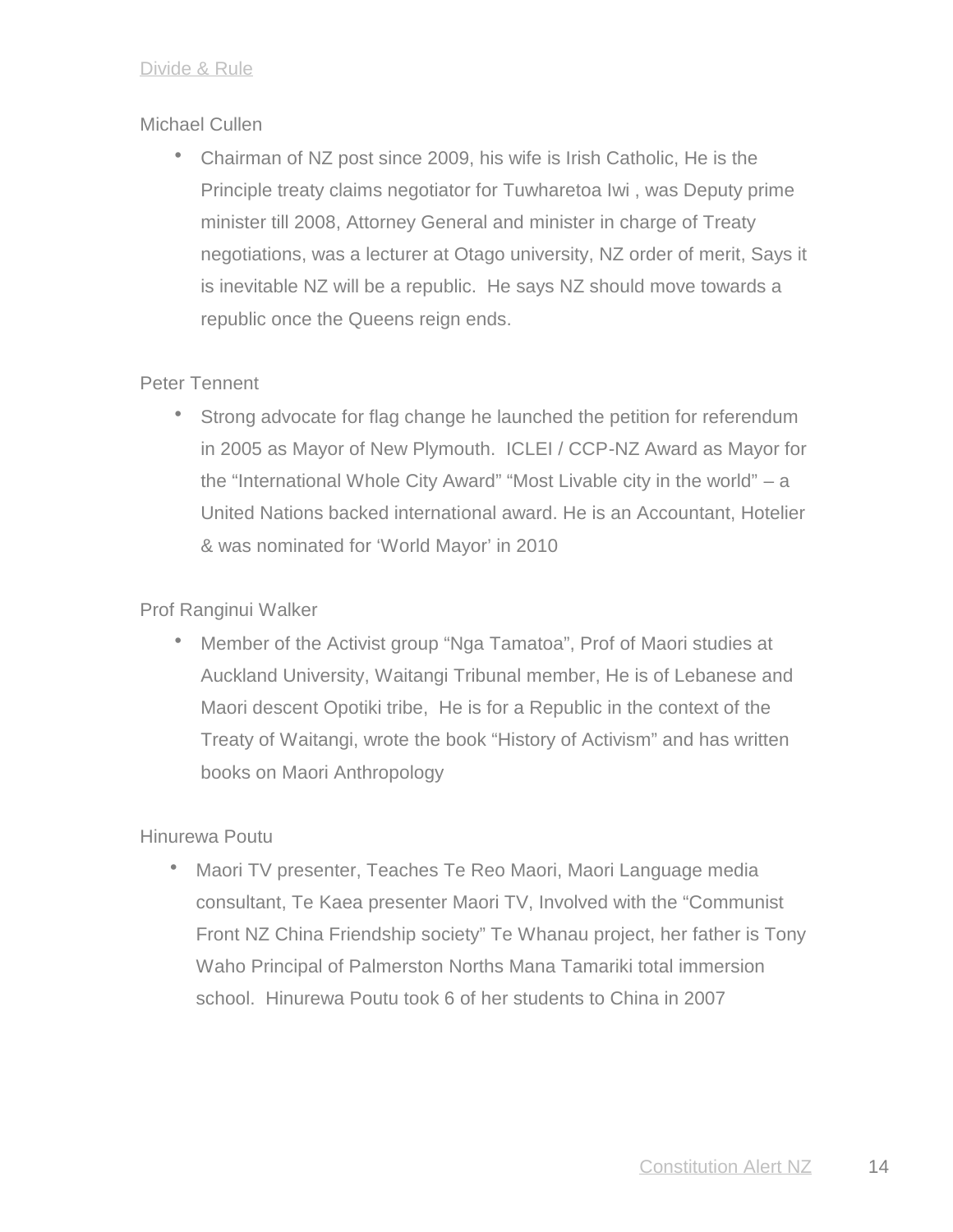#### John Luxton

• Cabinet minister for 9yrs, FAILURE – former Blue Chip Investments director (two lawsuits allege a breach of duty to investors), Matamata MP, Open Country Cheese & Kaimai Cheese Founder, Chair of Dairy NZ, Wife is Mary Scholtons QC. Co-chair of Waikato river authority, represents farming interests alongside Maori interests, Director Landcare research, Tatua & Wallace corp, Trustee of the Massey University foundation

#### Prof. Linda Smith

• Prof of Education and Maori at Waikato University, wrote the book "Decolonising Methodologies" in 1999, Treaty Negotiator for Ngati Porou. Deputy Chair for Te Wananga o Awanuirangi, Advisory committee for official statistics NZ, attended the Auckland Conference in 2007 where she met with Angela Davis (USA Communist & 1970's Black Panthers)

#### Peter Chin

• Lawyer with Otago law firm Webb Farry,  $56<sup>th</sup>$  Mayor of Dunedin till 2010, 4 children, operatic singer, NZ order of merit, retired, 2011 Asia NZ foundation award from Shanghai Magnolia.

#### Sir Tipene O'Regan

• Head Maori Chief Negotiator for Ngai Tahu Claims for the Waitangi Tribunal. FAILED Hanover Finance Director.Listed as having Treaty Negotiations and Maori Leadership Experience Director for a wide range of Maori Enterprises in the South Island. A leader in claims settlement in 1998, which made extensive provision for customary rights in fisheries and other natural resources. Currently associate lecturer and assistant Vice Chancellor (Maori) at University of Canterbury Chch of History & Maori Departments. Proposed the Tunnel through the Southern Alps (A UNESCO World Heritage Area) - Milford DART Ltd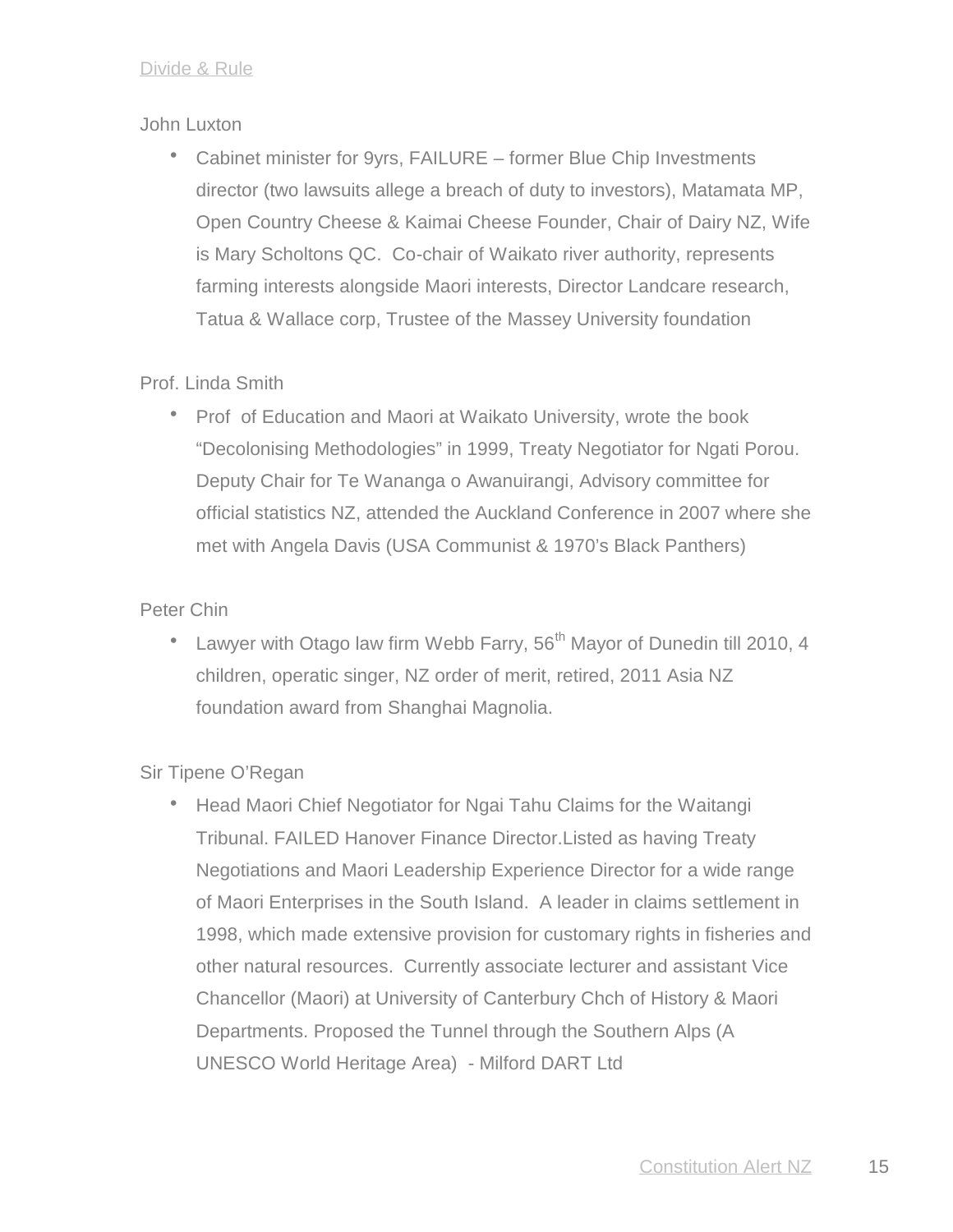# The Globalists & Activists

NZ activists & revisionists like Margaret Mutu, Moana Jackson, Matthew Palmer & Geoffrey Palmer alongside Global political players Mike Moore & Helen Clark ex PM's of NZ and recently of the UN and WTO have made it their business to instigate a new Constitution for NZ based on the Bolivian example.

Billionaire George Soros has called Mike Moore:

## *"The human face of Globalisation"*

Mike Moore & Gro Harlem Brundtland have closely worked together when they co-wrote a WHO & WTO report called: "WTO agreements and public health" one quote from this report from the Rome Declaration on World security states:

*"Food Security exists when all people at all times , have physical and economic access to sufficient, safe and nutritious food to meet their dietary needs and food preferences for an active and healthy life'*

How could this be monitored? Is The Government is to supply food to the people in other words 'Socialism'

Mike Moore who is on the David Rockerfeller *(an unapologetic Globalist)* founded Trilateral commission stated In his book 'World without walls':

*"Globalisation joins imperialism, colonialism, capitalism and communism which can be wielded like a club in almost any idealogical direction"*

Kofi Annan ex secretary general of the UN stated regarding the challenges of globalisation:

*"If you are into control, it's frightening, this thing cannot stop"*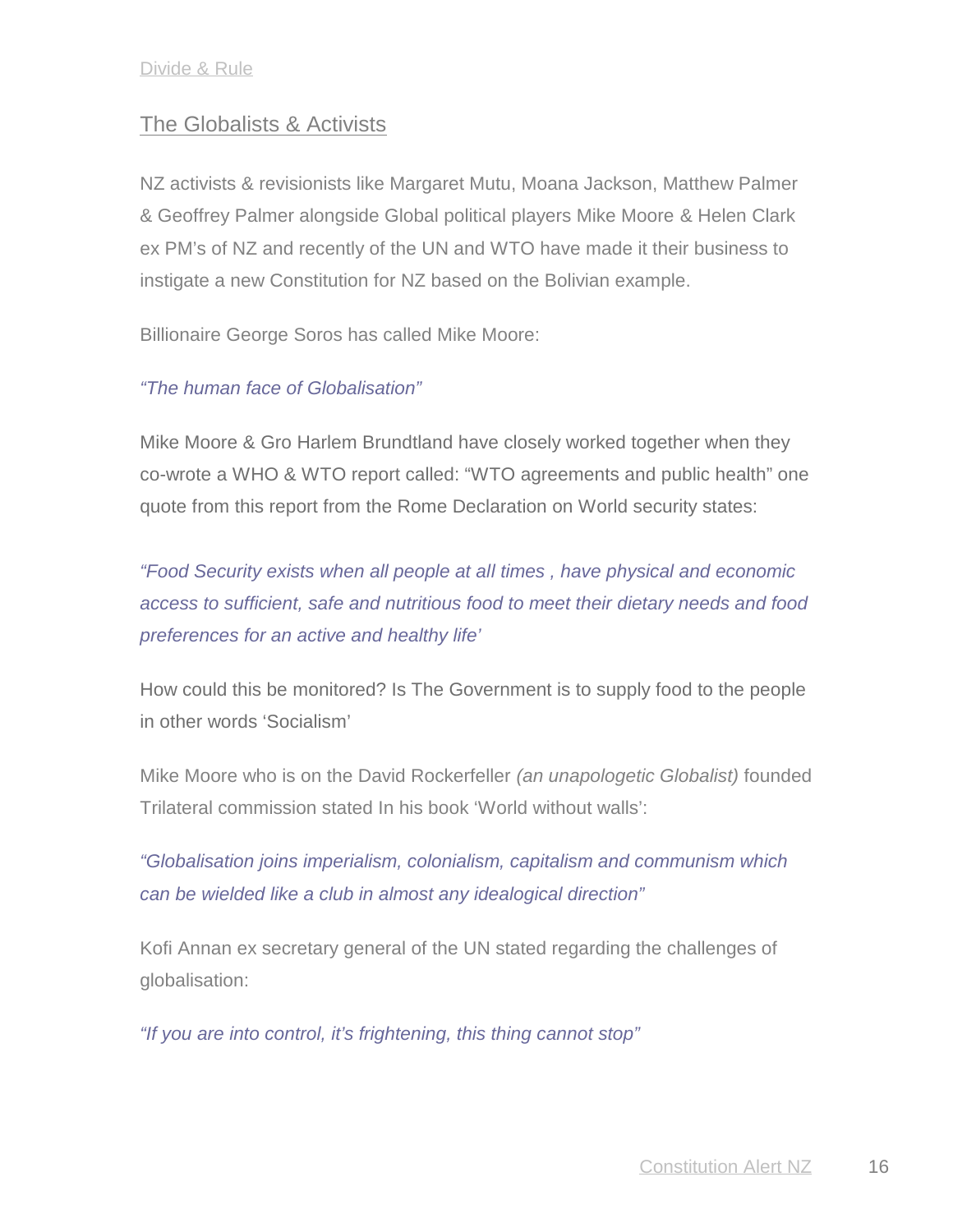Helen Clark 3<sup>rd</sup> in charge at the UN whose friend Gro Harlem Brundtland is also her choice of most inspirational woman leader & is the Creator of the Brundtland Report for the United Nations Agenda 21 which allows for Global Corporate take over of land and property rights.

Clark told her audience that Rio +20 will aim for *binding* rules on *"Sustainable Development"* a cause championed by Brundtland

The United Nations wishes for us to believe that the UN decisions are voluntary as the UN doesn't have the rights to be able to change the laws of a democratic Sovereign Nation without going through a democratic process. However Laws that enable the introduction of undemocratic decision making by un-elected people at the United Nations is currently being enforced into NZ Law by stealth and without the general population even being aware of it.

Helen Clark wants to make the United Nations laws the Law for the World, which would then codify the redistribution of wealth, taking away private property rights and introducing A Global Socialism including population control

Helen Clark and Mike Moore both have very close ties to Billionaire George Soros 35<sup>th</sup> Richest Man & Globalist.

NZ is battling division from Marxist Activists who are splitting the country in two with their Pro-Maori agenda over and above all other people of New Zealand,

The International community is increasing globalisation, laws and rights over our nation stripping away our sovereignty, this Constitution review appears to be Maori protesting for more rights, when infact it is opening the door for further removal of our rights, property rights, rights to our way of life through significant law changes without democratic consultation

These university revisionists like Jane Kelsey proport to be against globalisation &lately the Trans pacific partnership, yet are firmly in the Moana Jackson camp.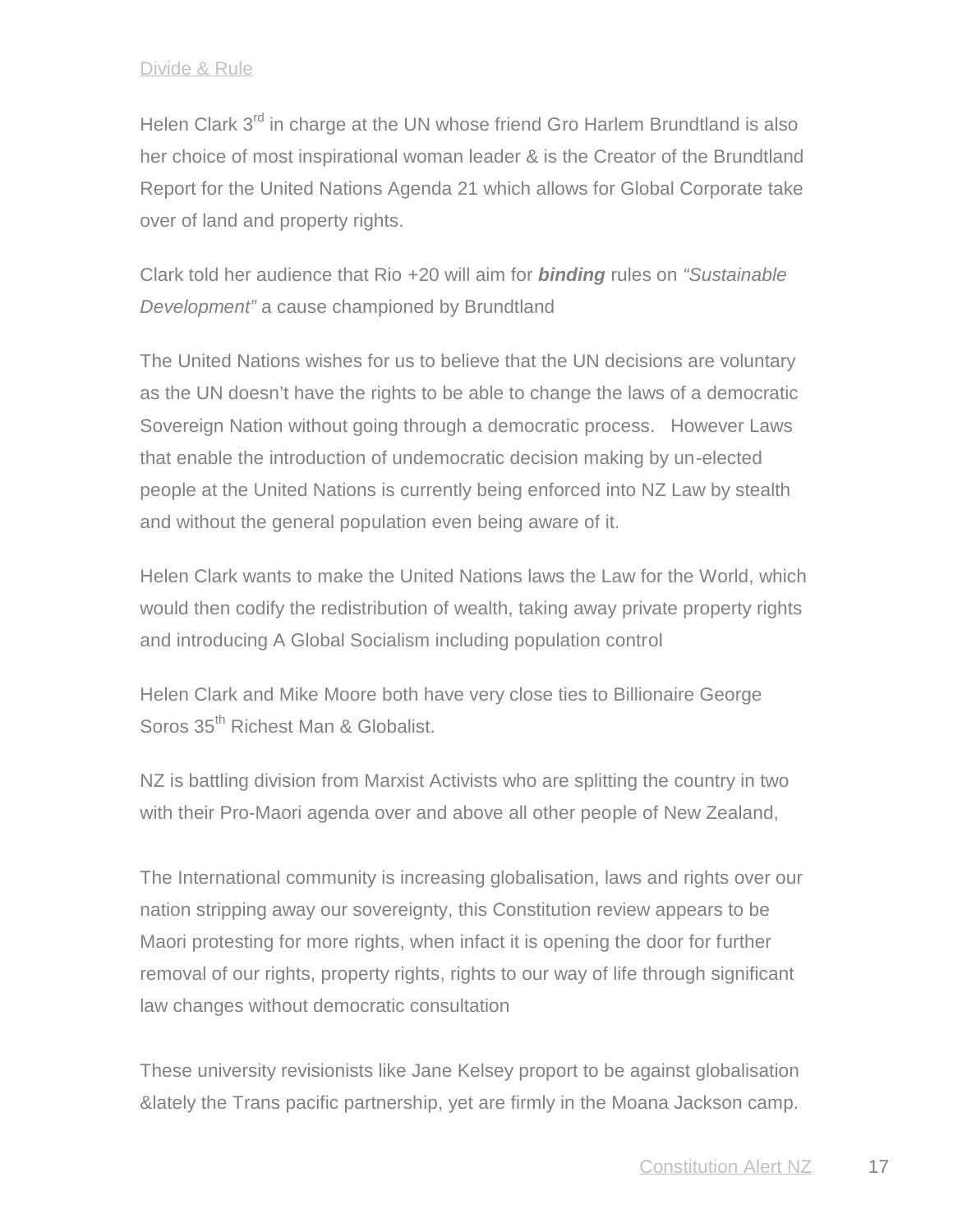Moana Jackson being the Activist Lawyer who drafted the UNDRIP, that has given status of 'Indigenous peoples' to the Maori by the new world government the United Nations. So much for being anti-globalisation!

The United Nations is working on having a world without walls, a global society without borders and with one law under the UN, one media, one authority for development, one source of wealth, one international army the construction of a 'just society' with political and social equality' rather than a free society with the individual as the sole possessor of rights.

These Activists, Marxists, Radicals and University Revisionists are all working together on dividing NZ for their own personal agenda and gains, at the expense of all other New Zealanders. They are selling out NZ sovereignty and allowing the Global takeover

Moana Jackson is a well known activist and Maori lawyer specializing in Treaty of Waitangi & constitutional issues. Former advisor to the Maori party and has worked extensively overseas on international indigenous issues, particularly the drafting of the United Nations Declaration on the Rights of Indigenous Peoples. He was a former Judge on the Tribunal of Indigenous Rights in Hawaii in 1993. He met with President of Bolivia Evo Morales at the UN in New York where he discussed the new Bolivian constitution and what a truly indigenous inspired constitution might look like.

Prof. Margaret Mutu is a Ngati Kahu activist, and academic, & chief negotiator & chairperson of the Ngati kahu runanga executive, representing the iwi or tribe. She has taught Maori language and Treaty of Waitangi courses since 1986. She is head of department at Auckland University. According to Maori studies professor Margaret Mutu who launched the independent constitutional working group: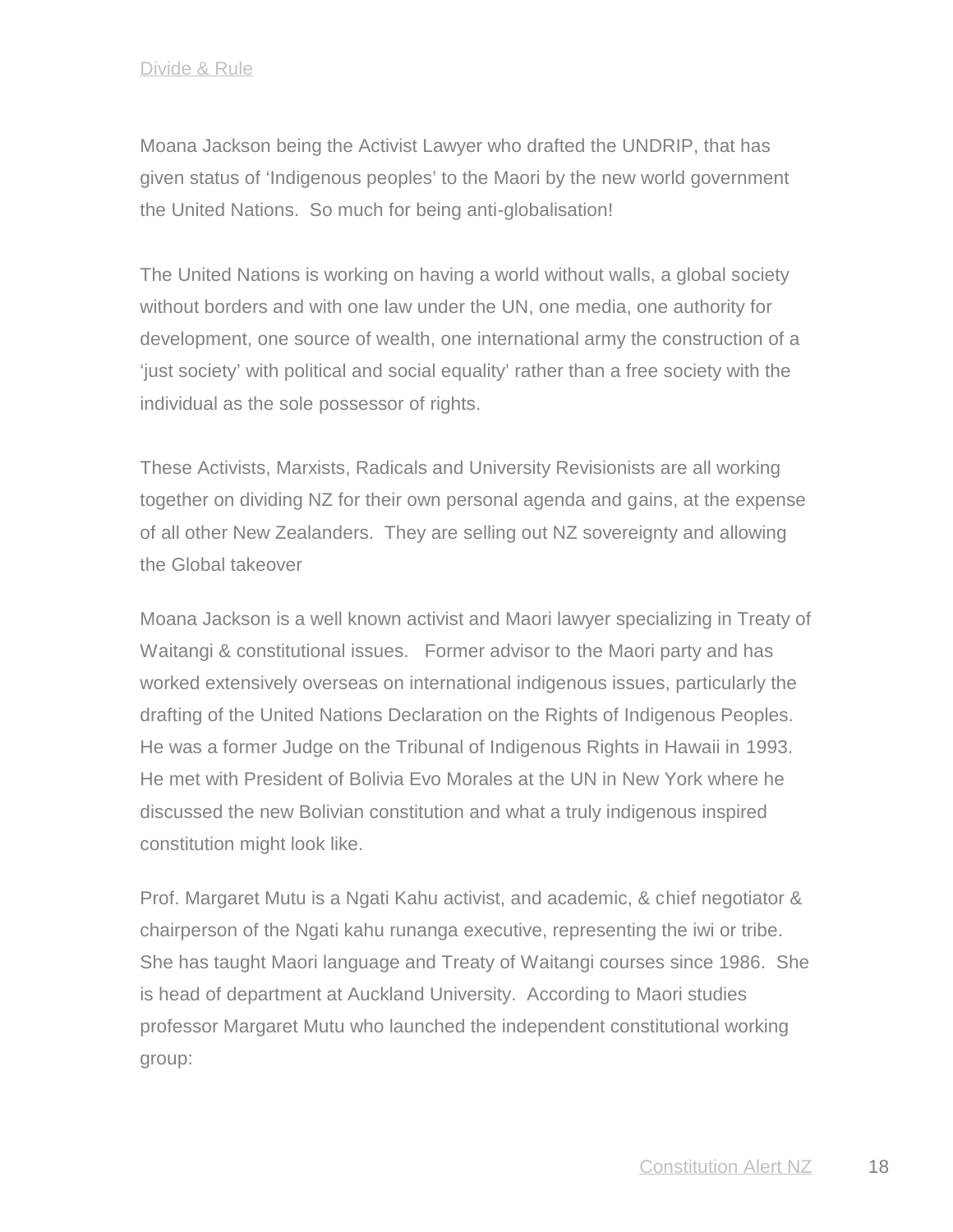"Bolivia provides the model for a working constitution NZ should have"

Margaret Mutu says:

 "In Bolivia the native people are the Government and that's become a model for Maori"

and

 "They have brought in a constitution that's shaped around their cultural values, and she's very interested in looking at it. Some controversial statements she has made including "we own it" (referring to the New Zealand foreshore and seabed controversy) She was also reported to have said:

that the immigration of whites is a threat due to their white supremacist attitudes.

Many natural born New Zealanders of both Maori and European descent regarded Mutu's comments as racist and unfounded. She has stated:

"Maori are incapable of being racists because they are not in a position of power"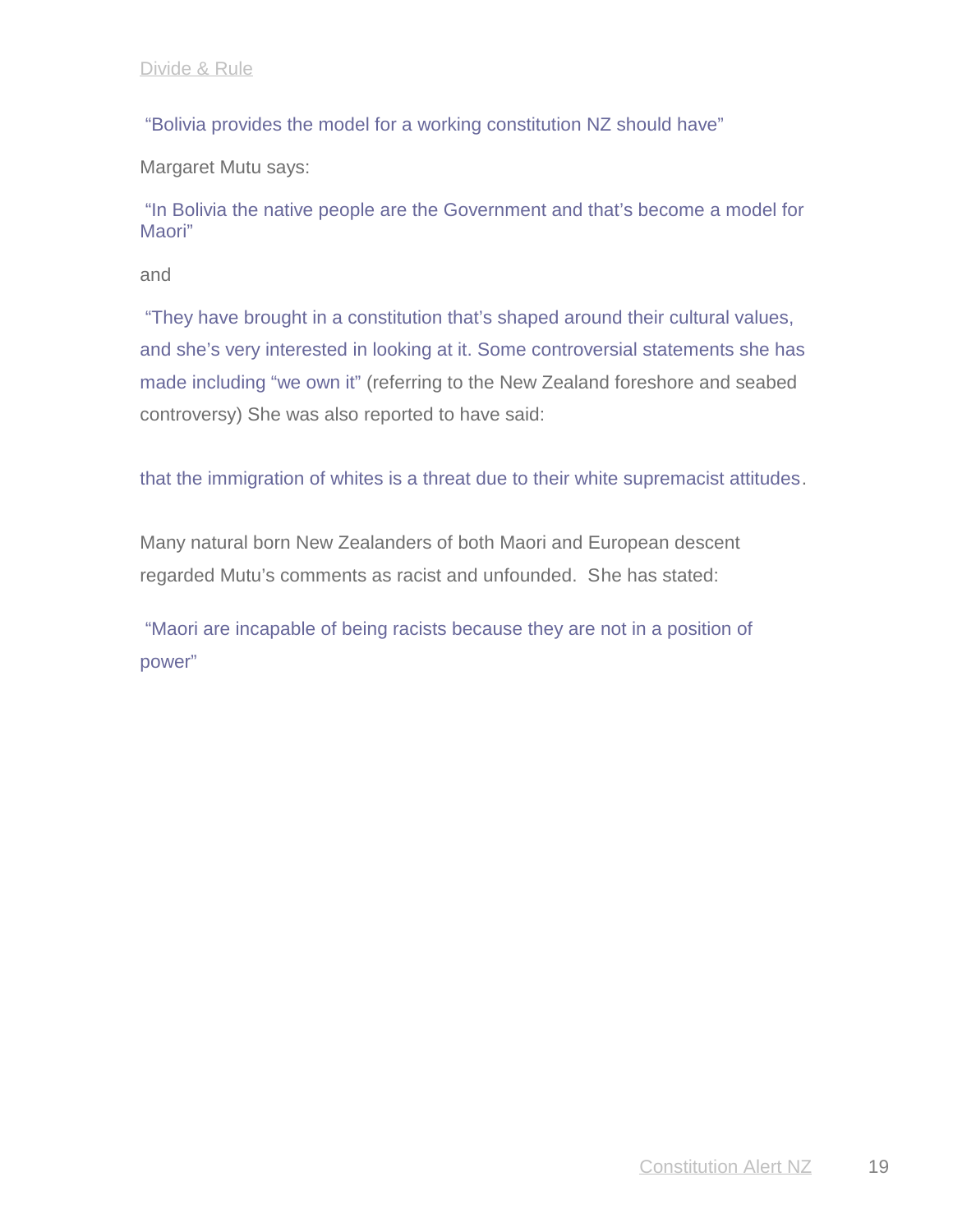## The Rockerfeller Foundation

The Rockerfeller Foundation legacy ranks among the most influential NGOs in the world. It has supported United Nations programs throughout its history such as the recent First Global Forum on Human Development, organized by the UNDP in 1999.

(From wikipedia ) -The Rockerfeller Foundation helped to develop and fund various German eugenics programs including the one that Josef Mengeles worked in before he went to Auschwitz The Rockefeller Foundation, funded Nazi racial studies even after it was clear what this research was being used to rationalize the demonizing of Jews and other groups. Up until 1939 the Rockefeller Foundation was funding research used to support Nazi racial science studies at the Kaiser Wilhelm Institute of Anthropology, Human Heredity, and Eugenics (KWIA.) Reports submitted to Rockefeller did not hide what these studies were being used to justify, but Rockefeller continued the funding and refrained from criticizing this research so closely derived from Nazi ideology. The Rockefeller Foundation did not alert "the world to the nature of German science and the racist folly" that German anthropology promulgated and Rockefeller funded for years after the passage of the 1935 Nuremberg racial laws.

Funding has extended to agricultural development to expand food supplies around the world including GMO Rice. Also supporting the early initiatives of Henry Kissinger. The Rockerfeller Foundation succeeded in getting the Ford Foundation, USAID and the World Bank to sign on to the major philanthropic project called **The Green Revolution** costing 600 million over 50 years biotechnology research, investing in transgenic crops. In 2006 it joined with the Bill & Melinda Gates Foundation in a \$150million effort to fight hunger. The Rockerfeller Foundation Financially Backs ICLEI in NZ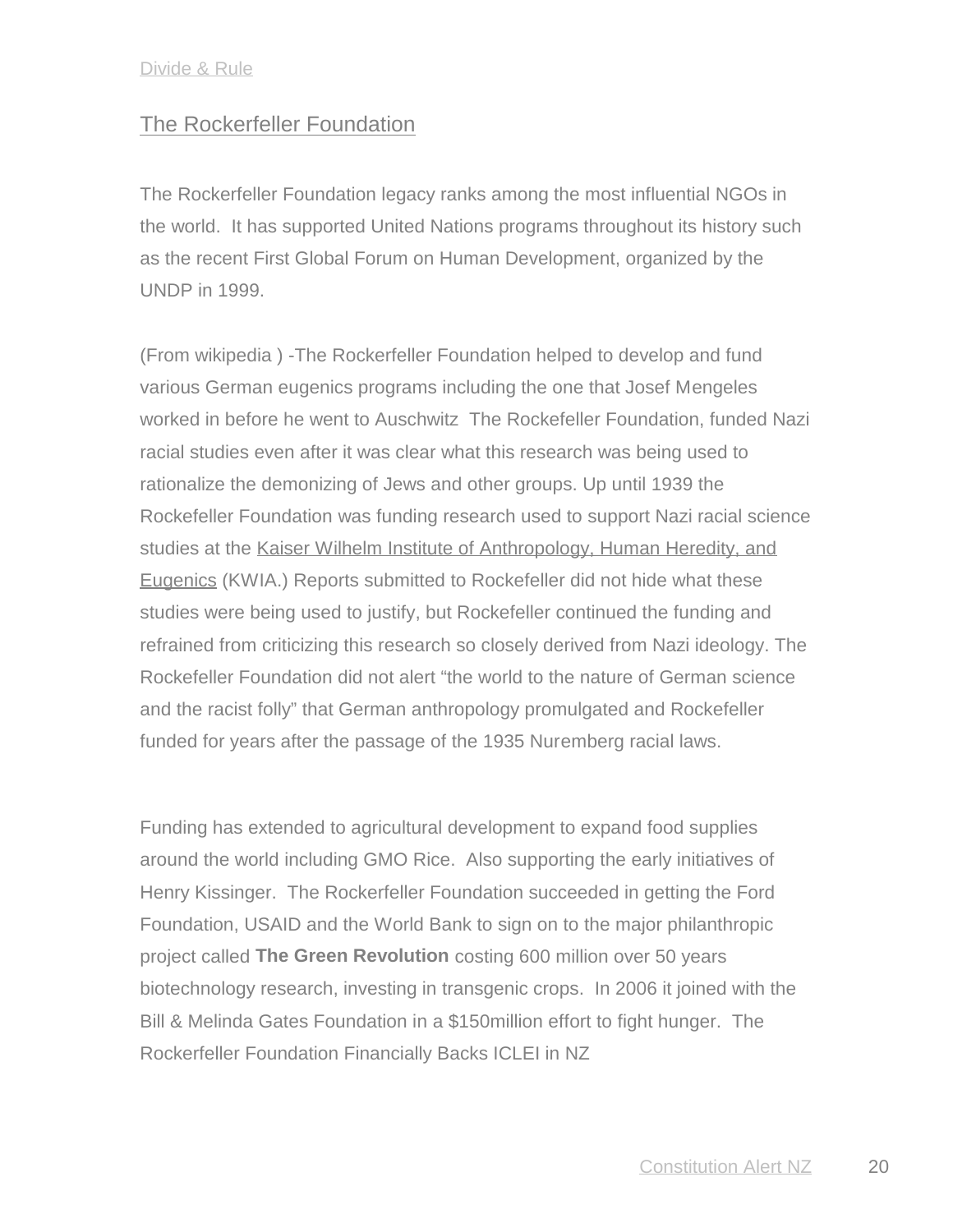## George Soros

George Soros founded the Open Society Institute a Non- Governmental Organisation NGO through which he funds Agenda 21 & ICLEI and numerous organizations that fit his purposes.

Soros has poured over \$7Bn into Open Society Foundations.

George Soros otherwise known as the "Man who broke the bank of England" in 1992 and International Financial terrorist, collapsed economies in Thailand, Malaysia, Indonesia, Japan, Russia & has funded revolutions in Czech Republic, Ukraine, Georgia, Slovakia, Croatia, Yugoslavia. Lately targeting USA

The New Zealand Connection

just to name a couple of examples:

George Soros recently held 22 million shares in Petrobras the controversial off shore extreme deep sea oil drilling company PM John Key approved on the East Coast of NZ

Soros is the second largest Shareholder in Monsanto that amongst other things supplies through Tull Chemical the 1080 chemical that destroys NZ's wildlife

Soros had 11,000 Shares in 'Rapid Scan' body scanner that was purchased by the government in July 2011 for Auckland Airport contravening the Human rights Act 1993

A few of the major funds George Soros contributes to are:

*Quantum Fund, Soros Fund, Open Society Foundation, Tides Foundation, Media Matters, Amnesty International, Bill of Rights Defence committee, Brookings Institution, Catholics for choice, Catholics in Alliance for the common good,*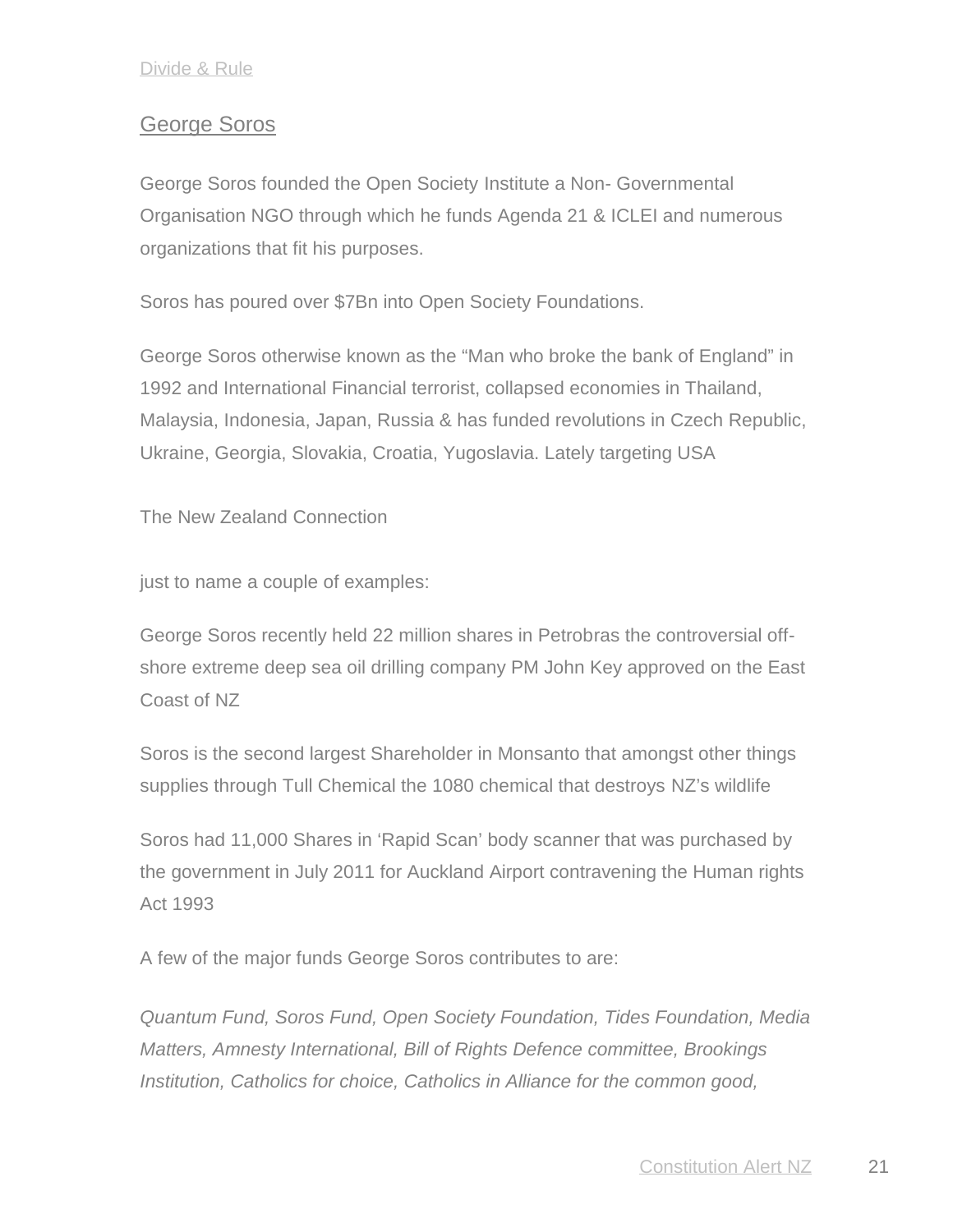*Center for American Progress, Defenders of Wildlife, Democracy Alliance, Earth Justice, Ella Baker Center for Human Rights, Feminist Majority, Global Exchange, Code Pink, Fairness and Accuracy in Reporting, The Revolutionary Communist Party, Funding Exchange, Global Center for the Responsibility to Protect, Gisha: Center for the Legal Protection of Freedom of Movement, Gamaliel Foundation: Grantmakers without Borders, Green For All, Human Rights Campaign, Human Rights First, Human Rights Watch, Immigrant Defense Project, Immigrant Legal Resource Center, Immigration Policy Center, Independent Media Institute, Institute for New Economic Thinking, Institute for Policy Studies, International Crisis Group, MADRE, Malcolm X Grassroots movment, Media Fund, Midwest Academy, Moveon.org, NARAL Pro-Choice America National Abortion Federation, National Council of Women's Organisations, Nationals Lawyers Guild, National Priorities Project, NewsCorp Watch, Pacifica Foundation, Peace and Security Funders Group, Peace Development Fund, Physicians for Human Rights, Physicians for Social Responsibility, Planned Parenthood, Ploughshares Fund, Prison Moratorium Project, Project Vote, Pro Publica, Proteus Fund, Public Citizen, Public Justice Center, Social Justice Leadership, Sojourners, Think Progress, Tides Foundation, Tides Center, Urban Institute, Working Families Party, World Organization Against Torture, YWCA…and so on…*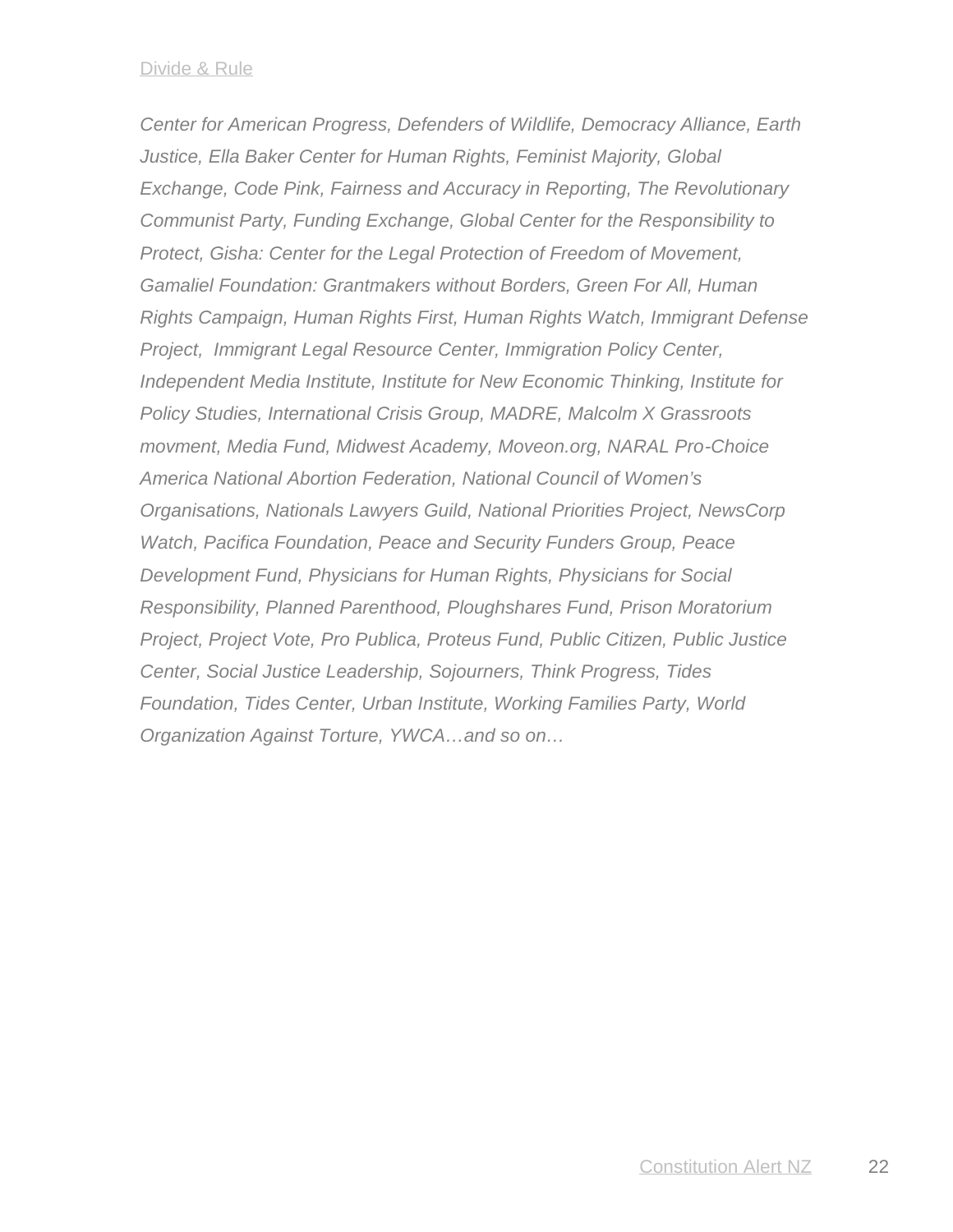# Non Governmental Organisations or NGOs

NGOs are viewed by the United Nations as 'Civil Society' as if organizations like this can represent 'The People' when it comes to democracy and law changes

There are hundreds of NGOs Internationally & in New Zealand such as:

- **•** McGuinness Institute (formerly Sustainable Future Institute NZ) Funded by UN Millenium Project, George Soros, Bill Gates
- The Environmental Defence Society (NZ) Funded by George Soros, Open Society Institute
- The Climate Defence Network (NZ) Funded by George Soros, Open Society Institute
- Amnesty International NZ Funded by George Soros, Open Society Institute
- WWF (NZ) Funded by George Soros, Open Society Institute
- NZ Green Building Council WGBC Funded by International UN Millenium Project, George Soros, Bill Gates
- Family Planning NZ (Planned Parenthood) Funded by George Soros, Open Society Institute, Bill Gates, Warren Buffett
- The Peace Foundation NZ (& Mayors for Peace is an official NGO with UN) Funded by the United Nations, Open Society Institute

The United Nations is made up of un-elected bodies with no accountability. The NGOs that make up the United Nations civil society are also made up of unelected bodies. The NGOs represent 'The People' when it comes to supposed 'democratic' decision making with no discussion with the actual citizens of NZ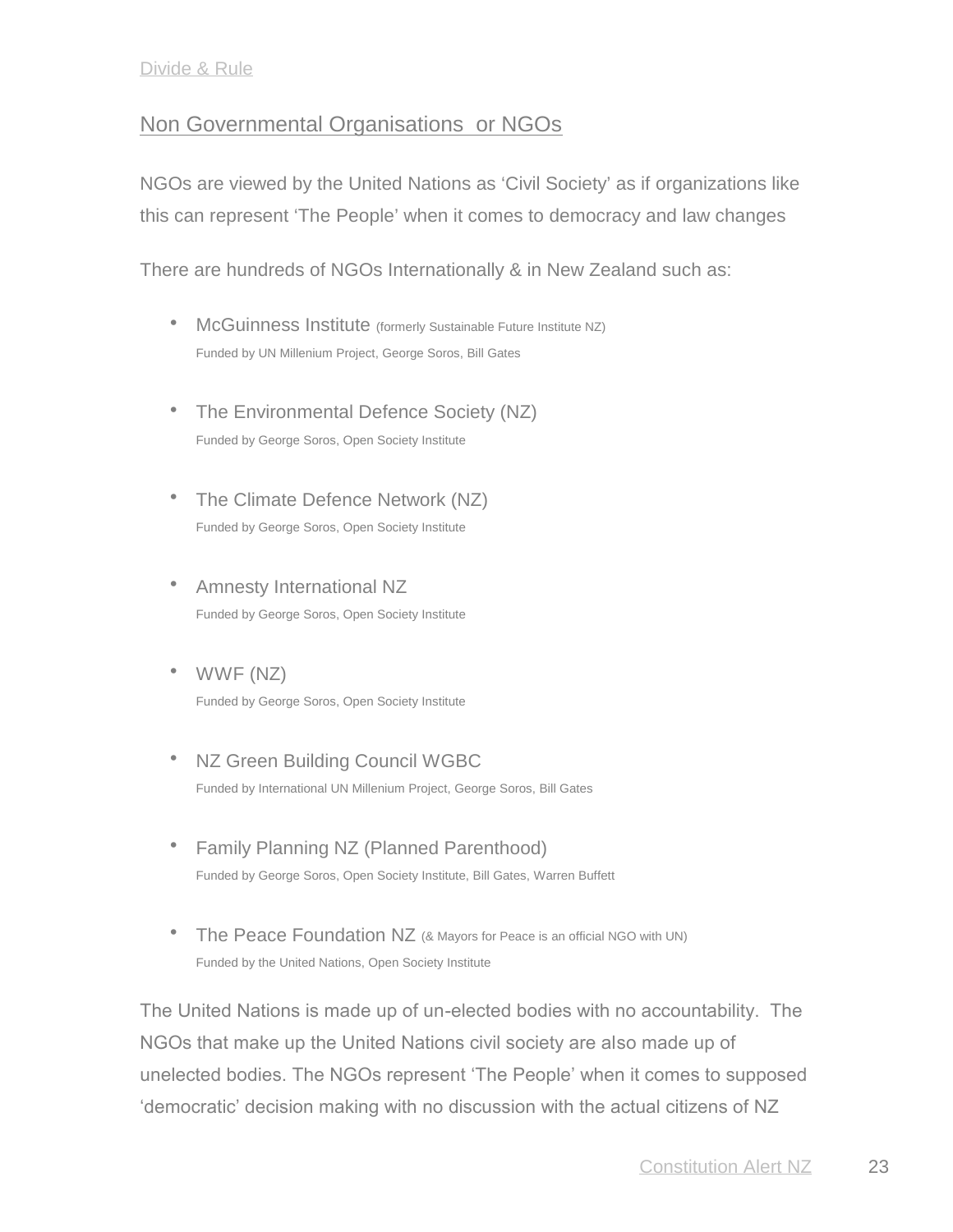and these are just a few of them…there is NO democracy involved in the United Nations process.

NGOs have specific political agenda, which they desire to become law of the land. Through work in International summits and conferences their political wish list becomes official government policy.

Through Public / Private partnerships between the Government and NGOs the government gives benefits such as tax exemptions, insider privileges, subsidies and incentives specifically so that *Free Enterprise Cannot Compete*

Thousands of private Non-Government Organizations that have attached themselves to the United Nations like leeches they are well funded and right on target.

No one describes the NGOs better than Phyllis Schlafly who has watched them for decades:

*"The NGOs are energetic lobbyists for dramatic changes in the mission and structure of the UN to achieve global governance.*

*Most NGOs are also members of the International Union for the Conservation of Nature (IUCN), which originated many of the global environmental polices set forth in the Convention on Biological Diversity, the Convention on Climate Change, and Agenda 21.*

*The most prominent NGOs are the radical environmental groups such as the Sierra Club and the feminist and population-control groups such as Planned Parenthood."*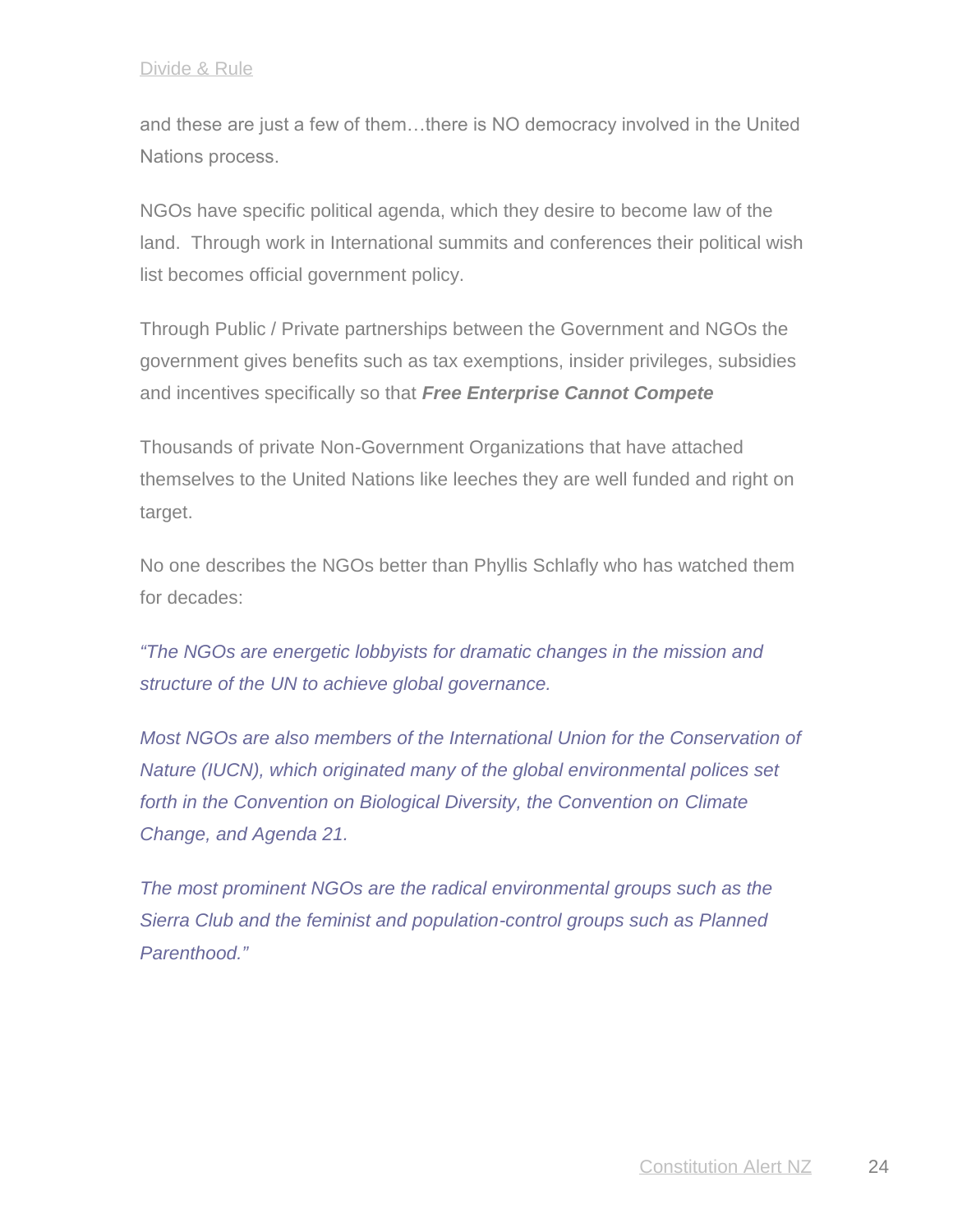# The McGuinness Institute (NGO):

In August 2012 The McGuinness Institute in Wellington hosted a 48 hour 'Constitutional Review Initiative' through a project called "EmpowerNZ' which was attended by MPs Paul Goldsmith, Charles Chauvel, Peter Dunne, Te Ururoa Flavell, Hone Harawira & Metiria Turei, Members of the Cross Party Reference Panel, NZ Permanent Rep to the UN Jim Mclay, the Constitutional Advisory Panel, Consultants, Historian Dr Claudia Orange and High Court Judge Hon Justice Joseph Williams.

Wendy McGuinness founded the "Sustainable Future Institute" in Wellington, Which underwent a name change to "McGuinness Instutitute" in February 2012, Mark McGuinness is founder of Willis Bond & Co Property development and investment. David McGuinness worked at Simpson Grierson the same company that Metiria Turei worked for

The McGuinness Institute is a 'node' of the "Millenium Project" which is funded by The United States Environmental Protection Agency, The United Nations Development Program, UNESCO, George Soros' through the Open Society Institute and the Bill and Melinda Gates Foundation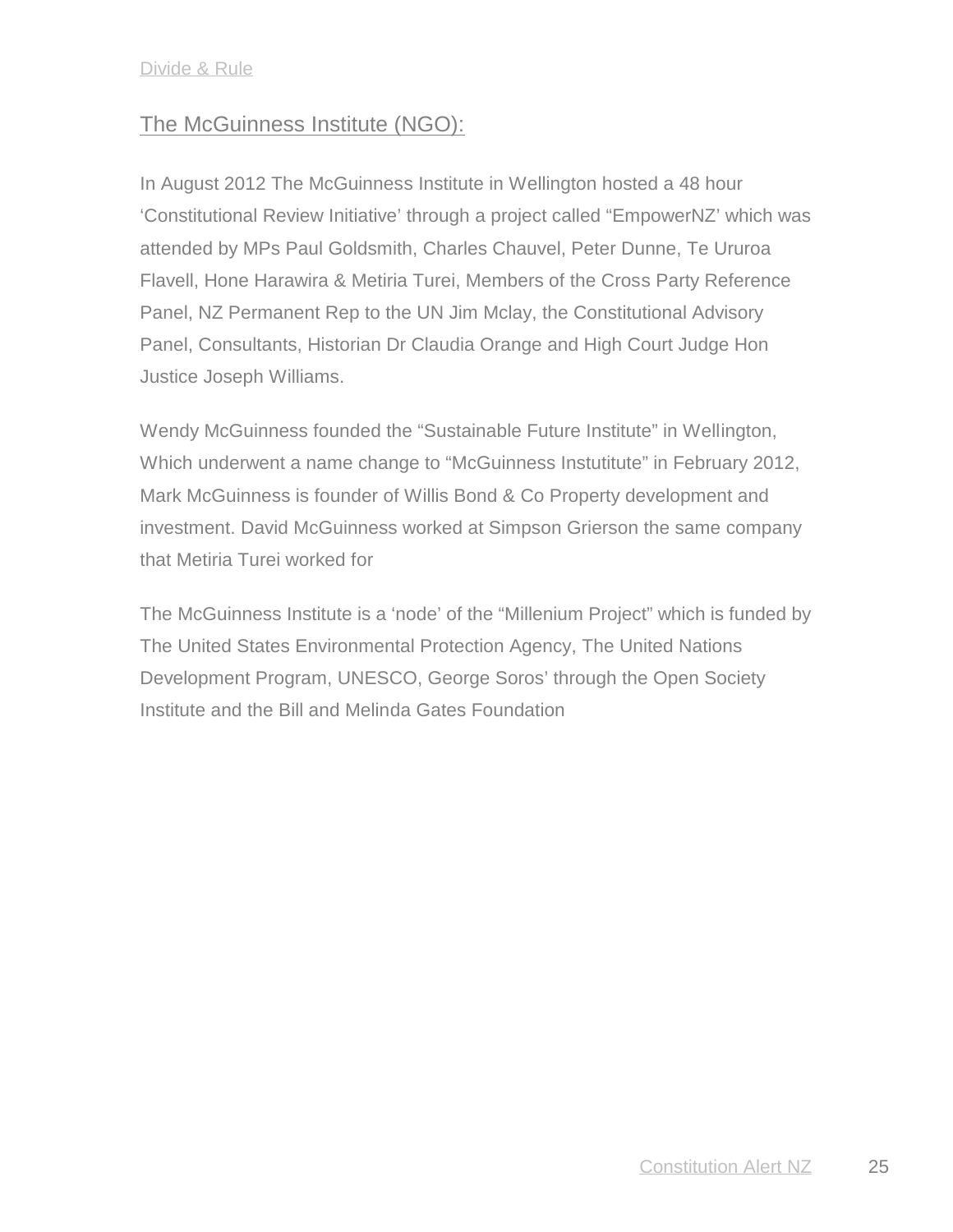# UN DESA -Sha Zukang

Sha Zukang of the United Nations UN DESA – UN Dept. Economic & Social Affairs, Served as a senior diplomat in the communist Chinese dictatorship for nearly four decades

He is seeking to 'dramatically transform human civilisation' under the guise of "environmentalism, production, education, consumption, individual rights and even people's thoughts" will be targeted under his global plan to create a so called 'Green Economy'

The UN DESA – UN Department of Economic and Social Affairs' Division for Sustainable Development monitors and evaluates progress, nation by nation, towards the adoption of Agenda 21, and makes these reports available to the public on its website – (see also Wikipedia)

An Ever increasing United Nations Control over NZ through the Government, Local Government RMA, ICLEI & CCP-NZ for control over the general population, The Government finds it'self continually pressurized to fall in to line and this is why a new Constitution is favourable to communist globalisation agenda.

*"Individual rights will have to take a back seat to the collective"* – Harvey Ruvin Vice Chairman ICLEI. The Wildlands Project

~~~~~~~~~~~~~~~~~~~~~~~~~~~~~~~~~~~~~~~~~~~~~~~~~~~~~~~~~~~~~~~~~~

*~~~~~~~~~~~~~~~~~~~~~~~~~~~~~~~~~~~~~~~~~~~~~~~~~~~~~~~~~~~~~*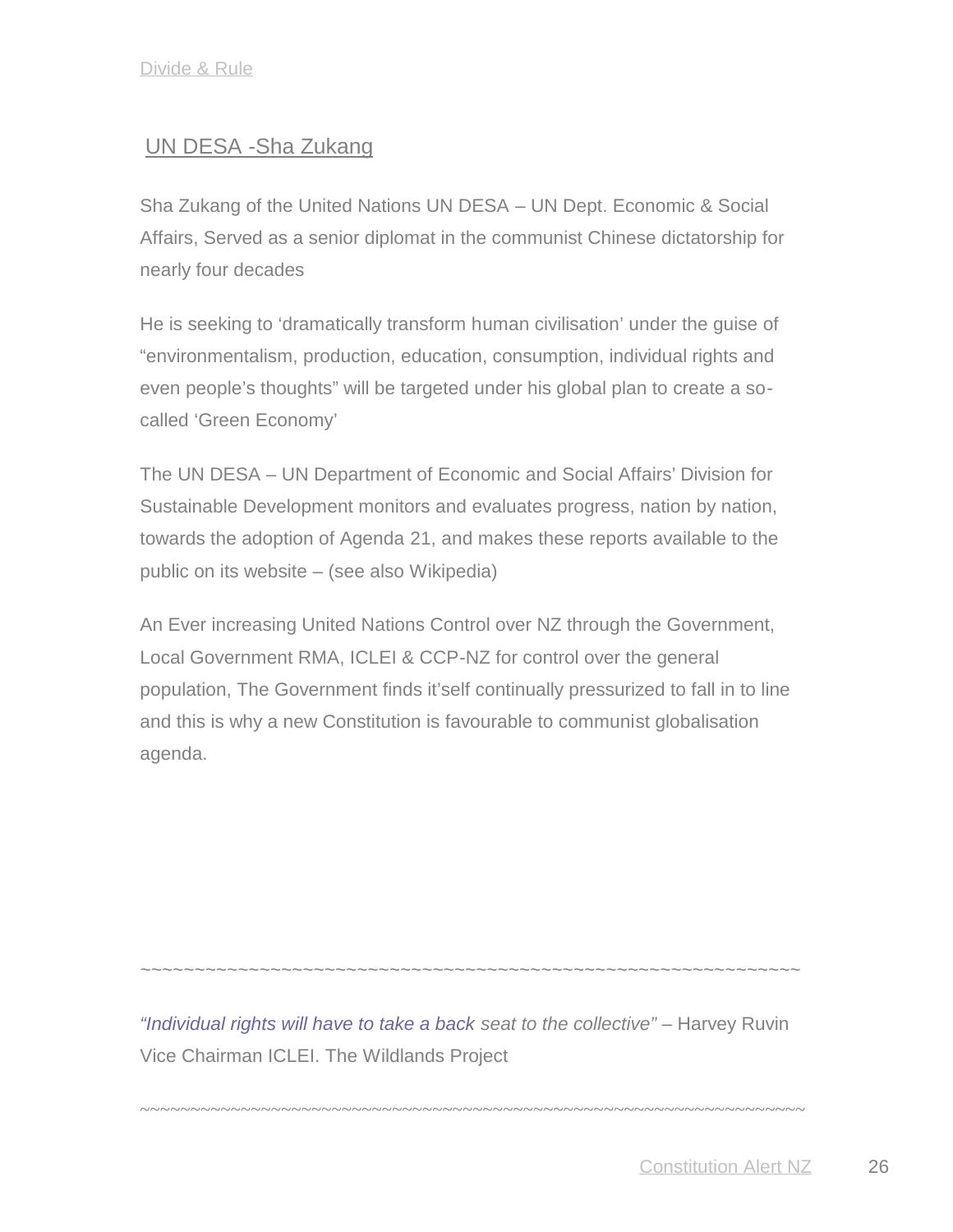# The UN Agenda 21

At risk from Agenda 21:

- Private Property ownership
- Single-Family homes
- Private car ownership and individual travel choices
- Privately owned farms

The Agenda 21 plan openly targets private property. For over thirty-five years the UN has made their stance very clear on the issue of individuals owning land

*"Land… cannot be treated as an ordinary asset, controlled by individuals and subject to the pressures and inefficiencies of the market. Private land ownership is also a principal instrument of accumulation and concentration of wealth and therefore contributes to social injustice; if unchecked, it may become a major obstacle in the planning and implementation of development schemes. The provision of decent dwellings and healthy conditions for the people can only be achieved if land is used in the interest of society as a whole."*

*Source: United Nations Conference on Human Settlements (Habitat I),Vancouver, BC, May 31 – June 11, 1976. Preamble to Agenda Item 10 of the Conference Report.*

NZ is being transformed from 'Equal Justice' to 'Social Justice' through Government legislation and Councils via the Resource Management Act, ICLEI & CCP-NZ.

ICLEI NZ is financially backed by the Rockerfeller Foundation (see chapter on Rockerfeller Foundation)

Agenda 21 has funding from Billionaire George Soros via the Open Society Institute An NGO or Non Governmental Organisation (see chapter on George Soros)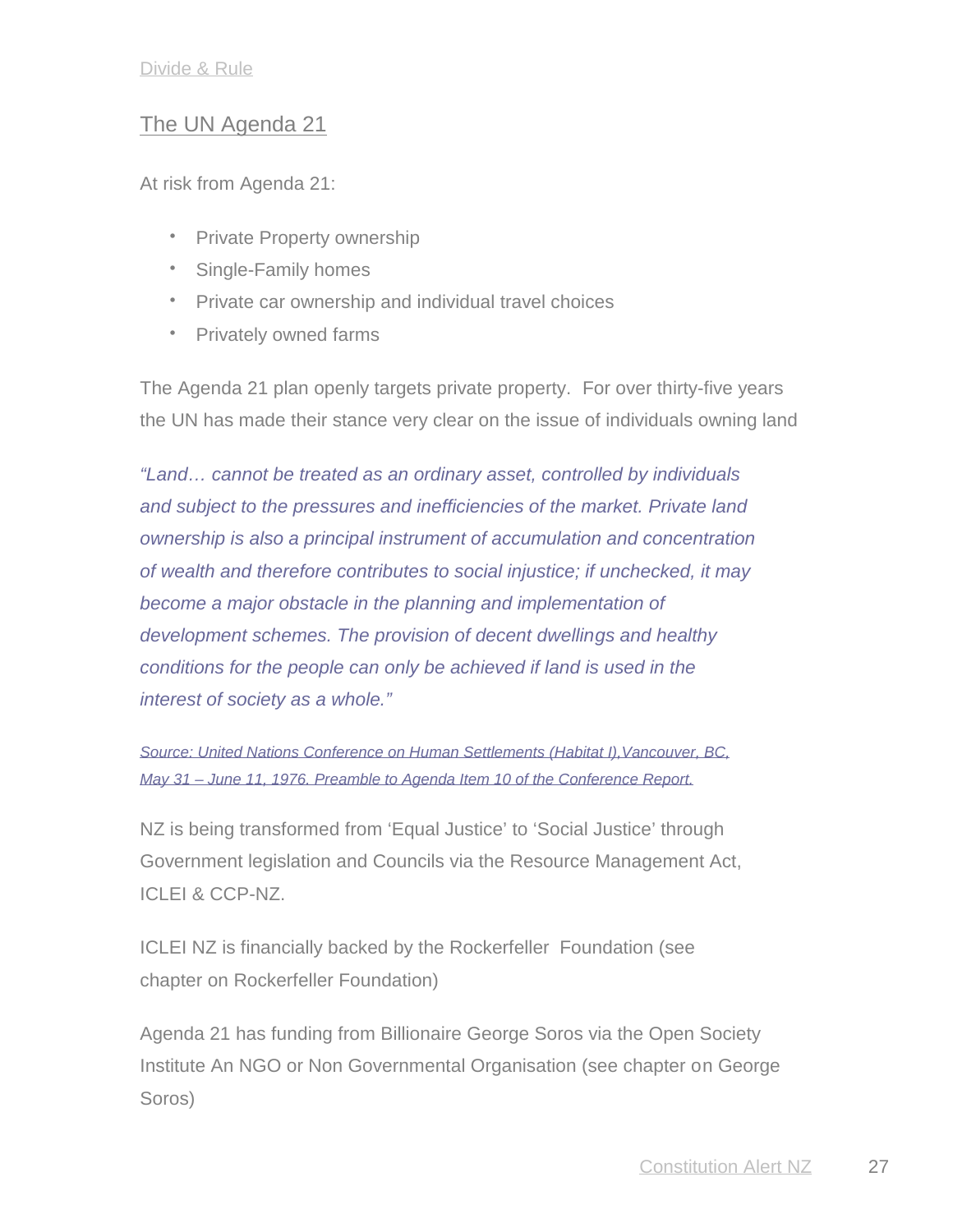Outlined in Agenda 21 by it's proponents is a much larger threat than just land use planning. They Openly advocate massive reduction of human population, some call for as much as 85% in order to save the planet.

*"Current Lifestyles and consumption patterns of the affluent middle class – involving high meat intake, use of fossil fuels, appliances, home and work air conditioning, and suburban housing are not sustainable."*

> - *Maurice Strong, Secretary General, UN conference on Environment 1992*

*"A total population of 250-300 million people, a 95% decline from present levels, would be ideal"*

*– Ted Turner to Audubon Magazine, 1996*

~~~~~~~~~~~~~~~~~~~

*"Property must be secured, or liberty cannot exist"*

*– John Adams*

~~~~~~~~~~~~~~~~~~~~~~~~~~~~~~~~~~~~~~~~~~~~~~~~~~~~~~~~~~~~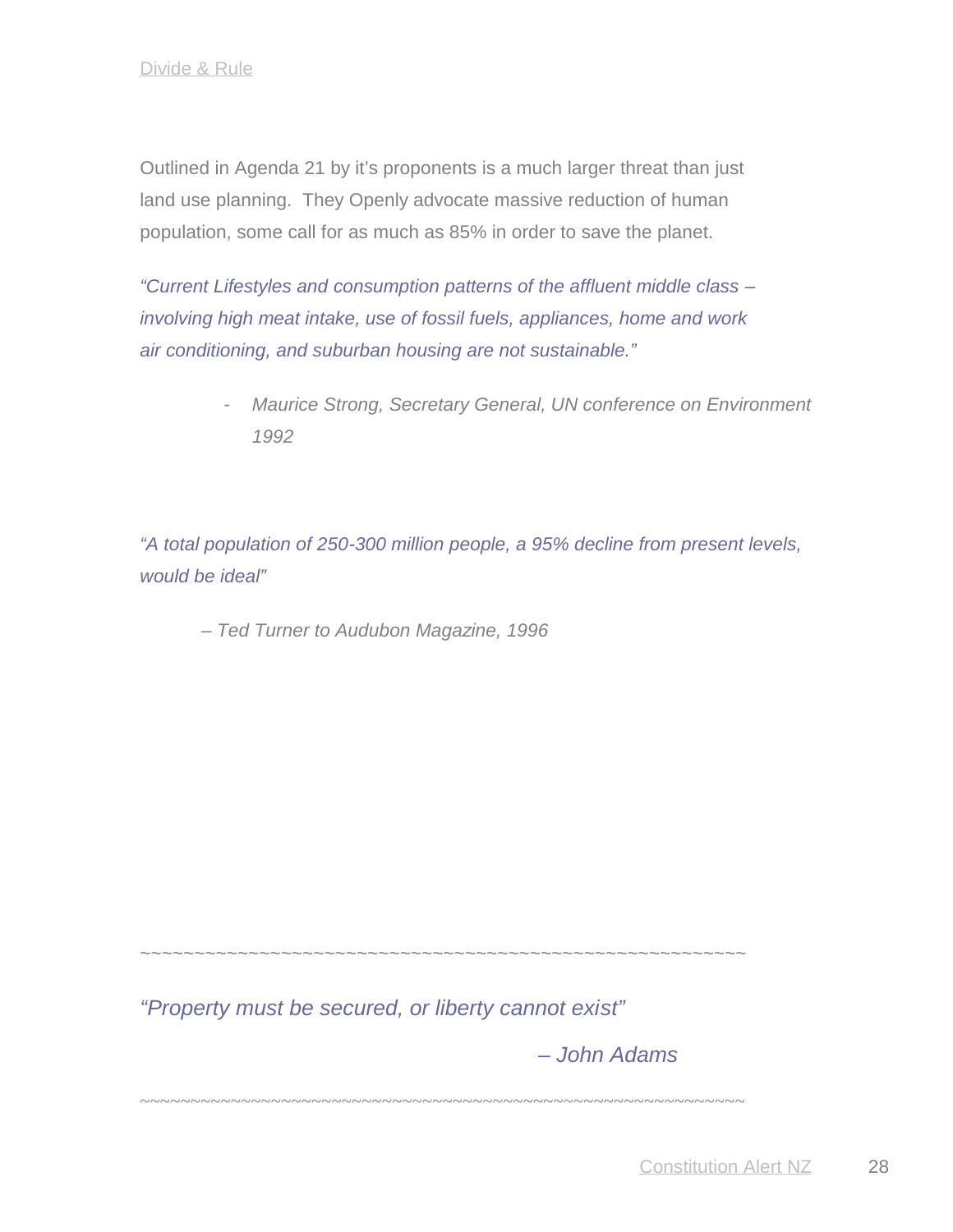# **ICLEI**

**ICLEI** in New Zealand is financially backed by the *Rockerfeller Foundation*; ICLEI Local Governments for Environmental Initiatives (formerly Local Goverments for Sustainability) founded 1990, It is an international association of local governments (councils) that have made a commitment to *'Sustainable development'*.

ICLEI works through international performance based programs. providing technical consulting, training and information, sharing knowledge and support to the council in the implementation of sustainable development at the local level. ICLEI's basic premise is that locally designed initiatives can provide an effective and cost-efficient way to achieve local, national, and global sustainability objectives.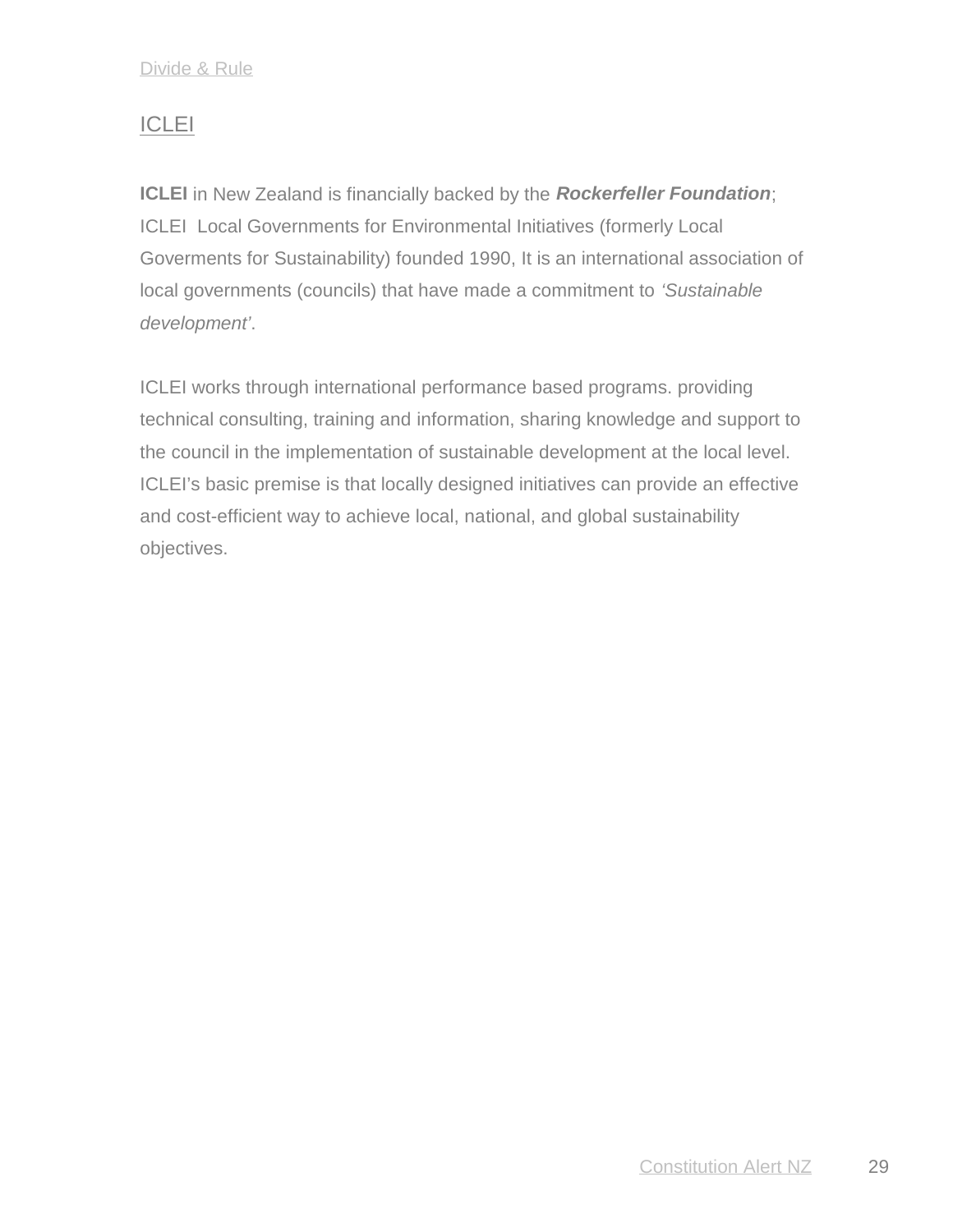# Sustainable Development

Sustainable Development is an initiative of the United Nations called 'Sustainable Development Agenda 21'. It is a comprehensive statement of a political ideology that is being progressively infused into every level of government. Known simply as Agenda 21. It was unveiled in 1992 during the UN conference on Environment & Development (UNCED) commonly known as the Rio Earth Summit

The most common definition of Sustainable Development by it's proponents is in a statement from the Brundtland Report 'Our Common Future' released during the 1987 UN World commission on Environment and Development:

*"Development that meets the needs of the present without compromising the ability of future generations to meet their own needs'.*

#### However Freedom Advocates have stated:

*"Sustainable development is restructuring our lives and is targeting our children through an educational regime that seeks to develop collectivist attitudes, values and beliefs. Sustainable development documents call for the abolishment of private property and the freedom that private property supports … "*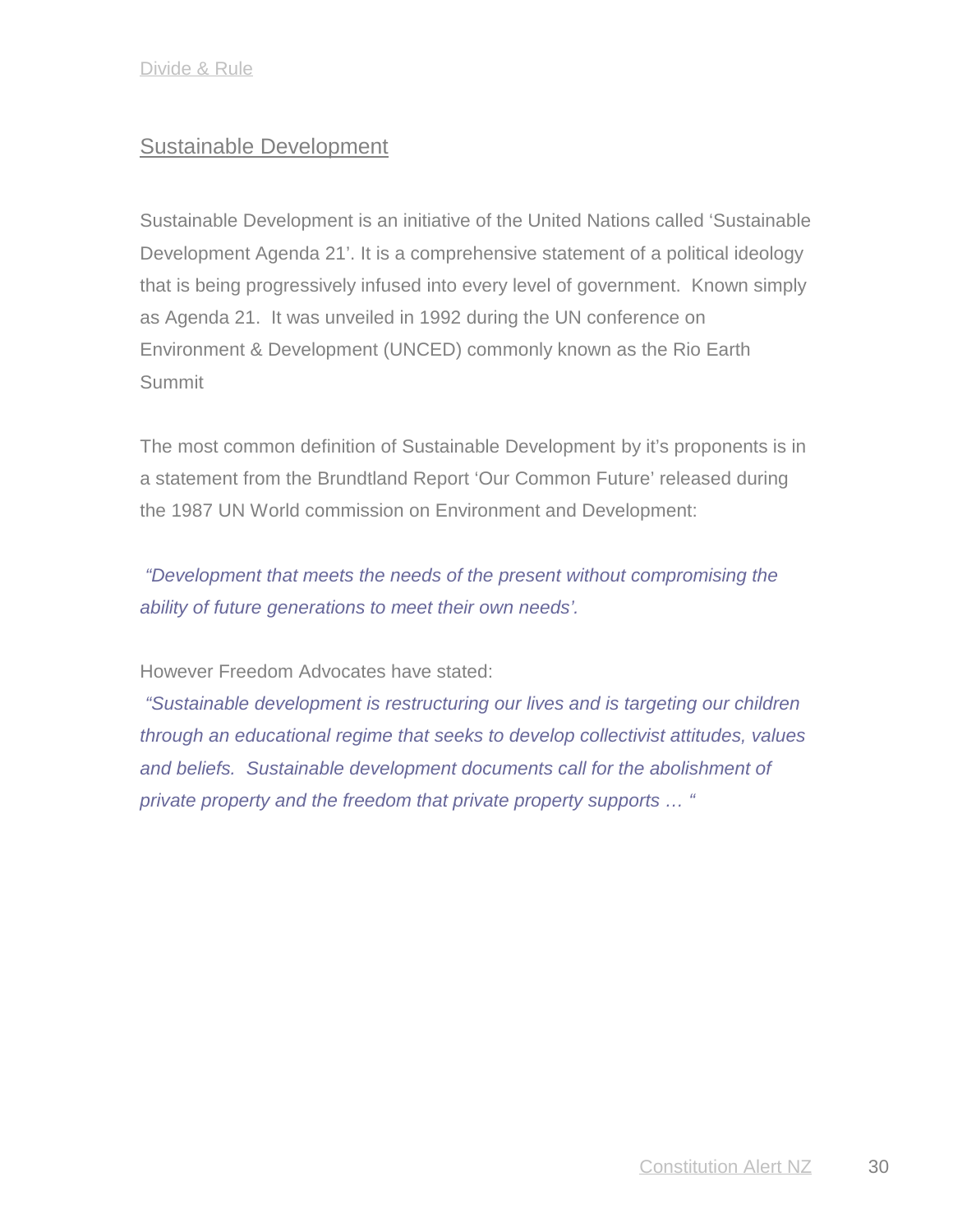## The UN Agenda 21 Plan

*Equity ~ Social & Economic:* Introducing discussion on 'Poverty' while adjusting our perspective of thinking towards 'Social Justice' and away from 'Equal Justice'. Tying environmentalism to poverty and economic development would bring the entire agenda to a level of an international emergency. One world, One media, One authority for development, One source of wealth, One International army. The construction of a 'just society'with political and social equality rather than a free society with the individual as the sole possessor of rights.

*Economy ~ Conservation & Management of Resources for Development:* Wealth redistributed through transfer of resources to developing nations. This justification covers up the real transfer of power and resources to the elite that drive world government

The creation of Public/Private partnerships between the government and NGOs non governmental organizations charities or privately funded, where the govt. provides extra benefits such as tax exemptions, insider privileges, subsidies and incentives specifically so that *Free Enterprise cannot compete*

*Environment ~ strengthening the role of major groups:* Where environmental rights are placed above those of the rights of Man

'Sustainable development' is more about restructuring the governmental system of the world nations so that all the people of the world will be subjects of a global collective. Many of the proposed implementation strategies require the surrender of Inalienable rights, human rights, private property rights

**Implementation:** NZ is using the Johnannesburg implementation of the UN Agenda 21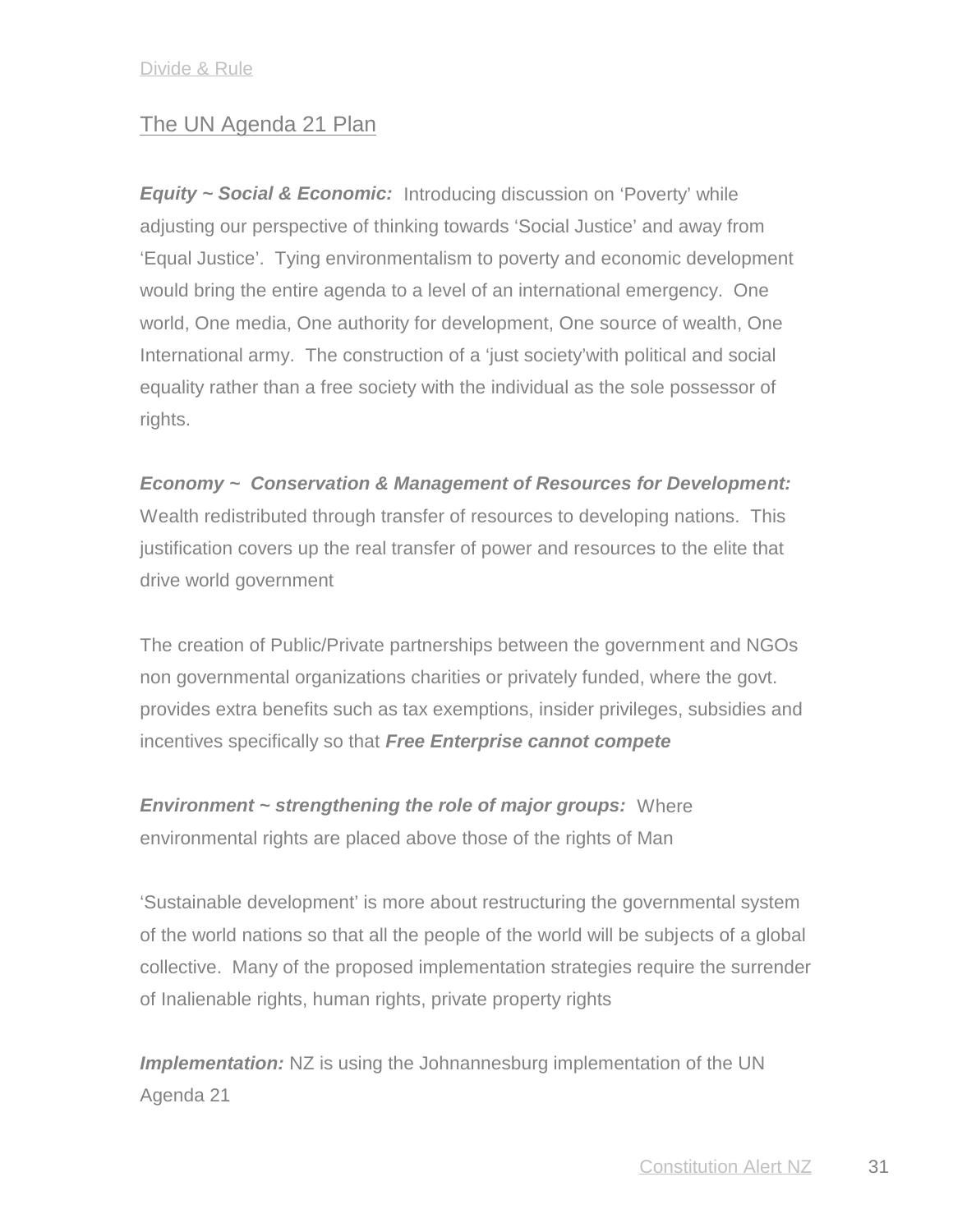## Other Global Agenda Trans-pacific Partnership

(encroaching on NZ Democracy & Individual rights)

**Trans-pacific Partnership -** TPP is a multi-lateral free trade agreement of countries in the Asia – pacific region. It has drawn criticism and protest from the public and elected officials due to the secrecy of the negotiations and controversial clauses in drafts leaked to the public. Helen Clark signed New Zealand up to the P3 CEP in 2002 which eventually became the TPP

Of the TPP 26 chapters under negotiation, only a few have to do directly with trade. The other chapters enshrine new rights and privileges for major corporations while *weakening the power of nation states to oppose them*

In 2011 legal experts in New Zealand presented their concerns that the TPP agreement could undermine law regarding M ori culture, genetic modification, copyright, and remove the subsidised medicine New Zealanders have access to through Pharmac.

In 2012, US Senator Ron Wyden introduced S. 3225, a proposed legislation to require TPP to give greater transparency of its documents:

*"The Majority of Congress is being kept in the dark as to the substance of the TPP negotiations, while representatives of US Corporations like Halliburton, Chevron, PHRMA, Comcast & the Motion Picture Association of America are being consulted and made privy to details of the agreement…*

*… more than two months after receiving the proper security credentials, my staff is still barred from viewing the details of the proposals that USTR is advancing. We hear that the process by which TPP is being negotiated has been a model of transparency. I disagree with that statement."*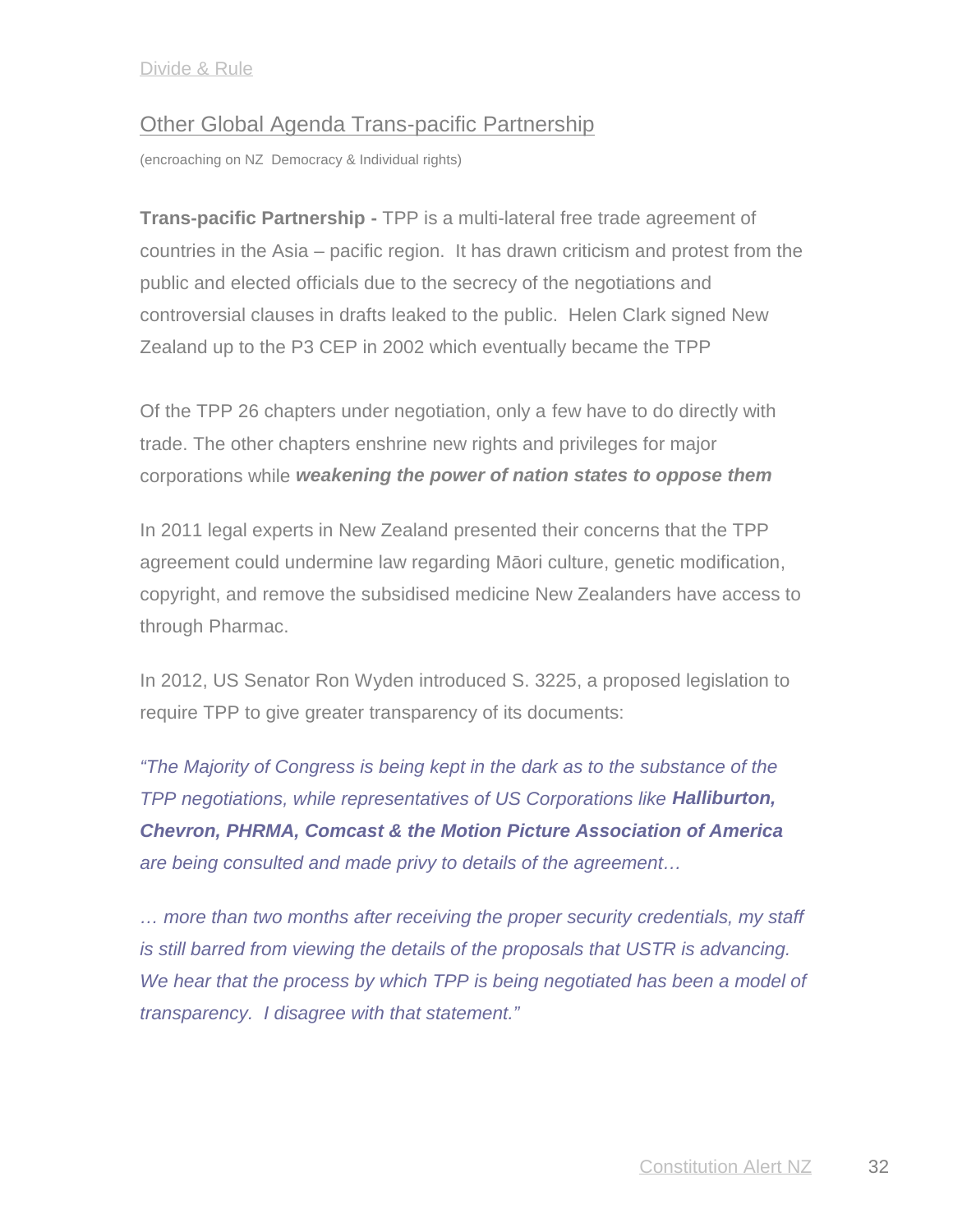The TPP investor-state arbitration permits foreign investors to bring claims directly against states / nations if they perceive their property or investment (incl. Intellectual property) has been expropriated 'unfairly'

The TPP argues that traditional investment treaty standards are incompatible with environmental law, human rights protection and public welfare regulation meaning that TPP will be used to force states/ nations to lower standards or be sued for damages

Investor-state arbitration gives transnational corporations powers to trump the sovereign powers of nations and states and hold back important policy developments related to sustainability and a clean energy future.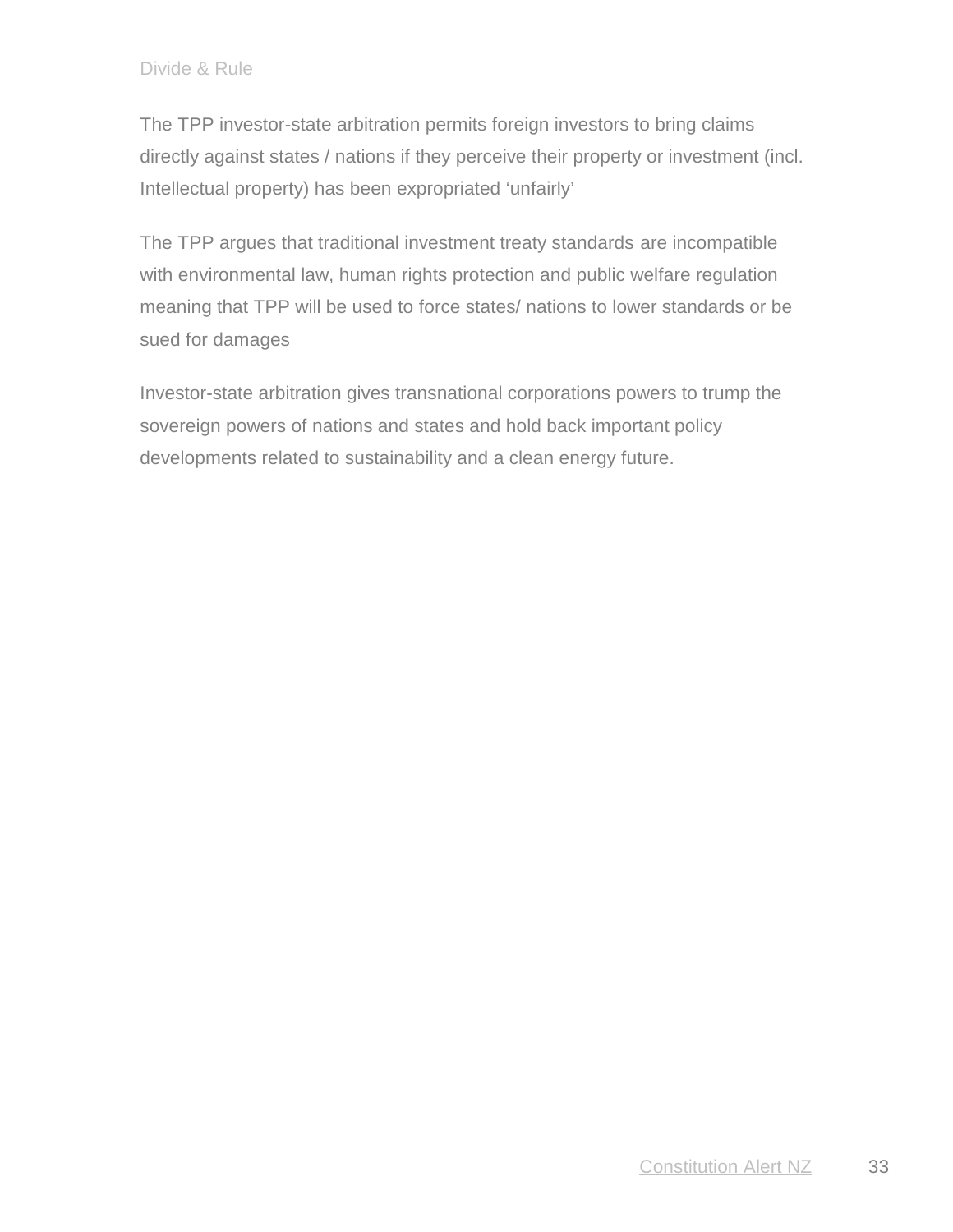# Other Global Agenda ACTA

(encroaching on NZ Democracy & Individual rights)

**Anti-Counterfeiting Trade Agreement** ACTA is a multinational treaty for the purpose of establishing international standards for intellectual property rights enforcement

The agreement aims to establish an international legal framework for targeting counterfeit goods, generic medicines and copyright infringement on the internet, and would create a new governing body outside existing forums, such as the WTO, WIPO or UN.

Opponents say the convention adversely affects rights including freedom of expression and privacy.

The secret nature of negotiations has excluded civil society groups, developing countries and the general public from the negotiation process and has been described as 'policy laundering' by critics incl. The Electronic Frontier Foundation & the Entertainment Consumers Association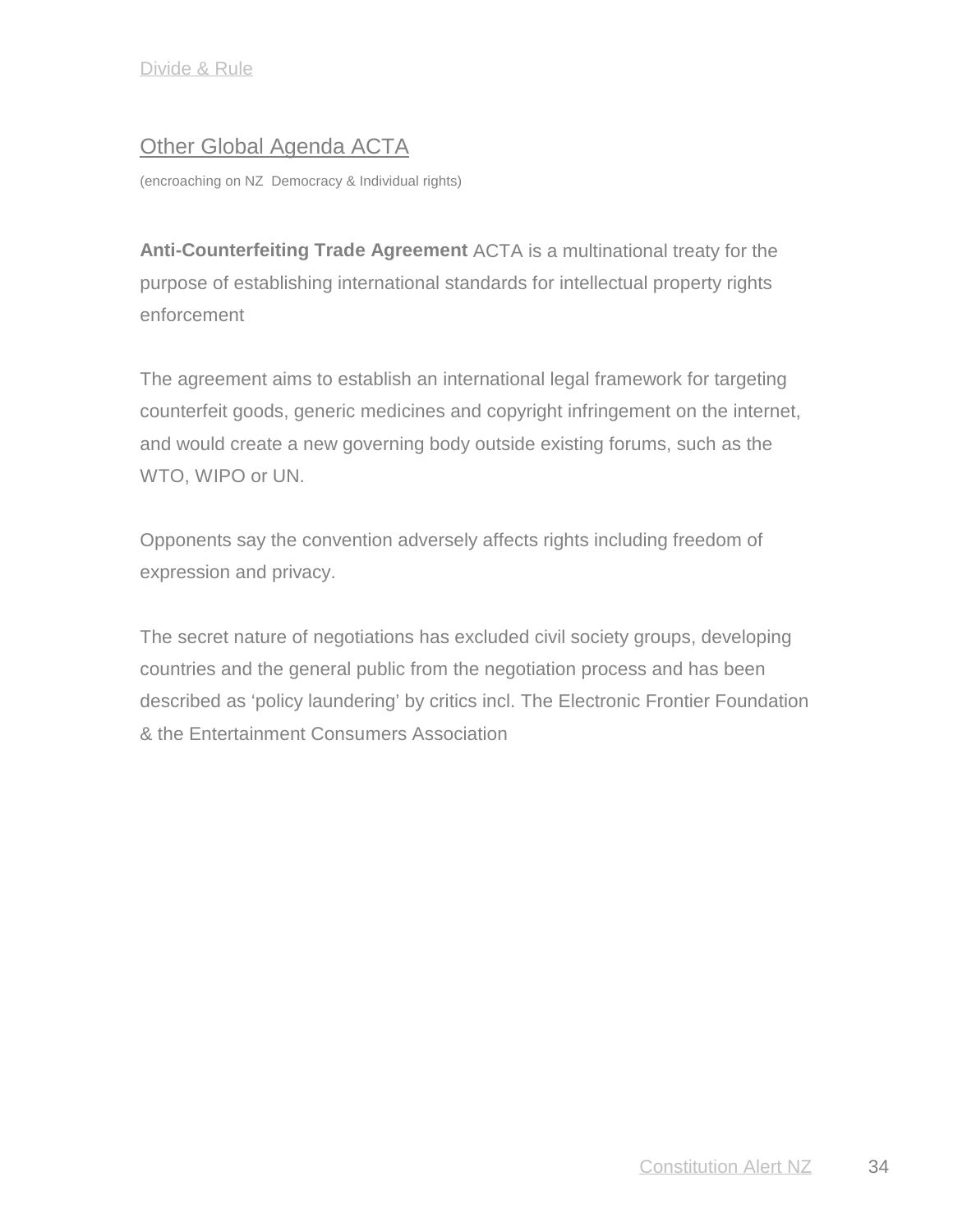# Globalists & Elite Billionaires:

- PM John Key gave Warner Brothers a \$15million tax break, an overnight change in employment law and a further \$10m to promote NZ. So far the Government has provided a 15% tax break for movie making in NZ costing the taxpayer over \$500million. John key is in discussion with Warner Brothers again Oct 2012 regarding a further 30% tax exemption for the movie industry
- Warner Brothers and the Movie industry are also looking for tighter controls over intellectual property as part of the Trans pacific partnership which could include limits to access to the internet. The TPP does not recognize the rights of local business over that of the International community
- PM John Key has ties to the Elites through his background in Investment banking & Merrill lynch 'The Irish Catholic Bank of Wall Street'
- Mike Moore, Helen Clark, George Soros, Maurice Strong, Sha Zukang, Jim Mclay, David Rockerfeller, Jay Rockerfeller, David Shearer, Charles Chauvel, David Parker, John Key, Bill & Melinda Gates, Bill & Hillary Clinton, Jim Wallis of Sojourners, Wendy McGuinness, Peter Townsend, Nick Smith, Gro Harlem Brundtland, Tim Grosser, Jenny Shipley, Joseph Stiglitz …

# Republic:

• Anti monarchists and flag changers

Keri Hume (author of the bone people), Jim Bolger who in 1992 signed NZ up to the UN Agenda 21,Michael Cullen, Peter Tennent, Mike Moore, Helen Clark, David Shearer, Keith Locke, Peter Dunne, Phil Goff, Tau Henare, Gareth Hughes…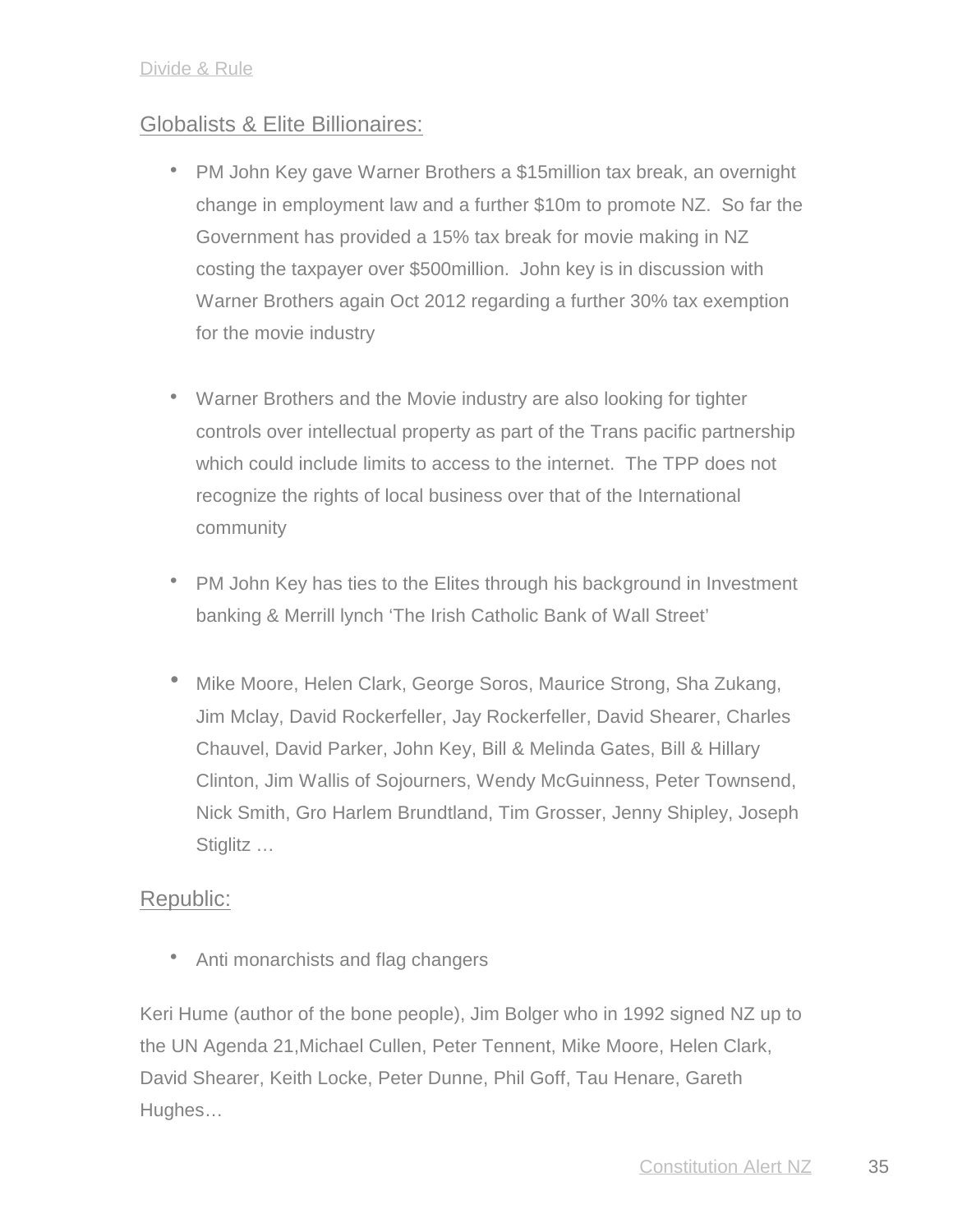## Radical, Marxist, Activists:

Margaret Mutu, Moana Jackson, Jane Kelsey, prof David Williams, Sir Tipene O'Regan, Prof. Ranginui Walker, Dr Pita Sharples, John Minto, Tariana Turia, Atareta Ponanga, Metiria Turei, Nania Mahuta, Nin Tomas, Hekia Parata, Wira Gardiner, Paul Quin, Te Ururoa Flavell, Hone Harawira…

#### Revisionists:

Universities Victoria, Auckland, Waikato & Massey

Lawyers, Media & Academics : Geoffrey Palmer, Mark Prebble, Matthew Palmer, Leonie Pihama, Hinurewa Poutu, Brendon Puketapu, Deborah Coddington, Dr. Claudia Orange, Paul Moon, Leonie Pihama, Linda Smith, Chris Finlayson, Doug Graham, Donna Hall, Eddie Durie, Geoffrey Palmer, Mai Chen, Richard Prebble, Roger Douglas, Sir Doug Graham, Tahu Kukutai, Justice Joseph Williams, Jane Kelsey, Prof David Williams…

## Corrupt Politicians:

• Through backroom deals, no information to the public who pay for them, lack of openness and transparency, and a lack of Democracy!

*"I believe there are more instances of the abridgement of the freedom of the people by gradual silent encroachments of those in power, than by violent and sudden usurpation."* – James Madison

*~~~~~~~~~~~~~~~~~~~~~~~~~~~~~~~~~~~~~~~~~~~~~~~~~~~~~~~~~~~~~*

~~~~~~~~~~~~~~~~~~~~~~~~~~~~~~~~~~~~~~~~~~~~~~~~~~~~~~~~~~~~~